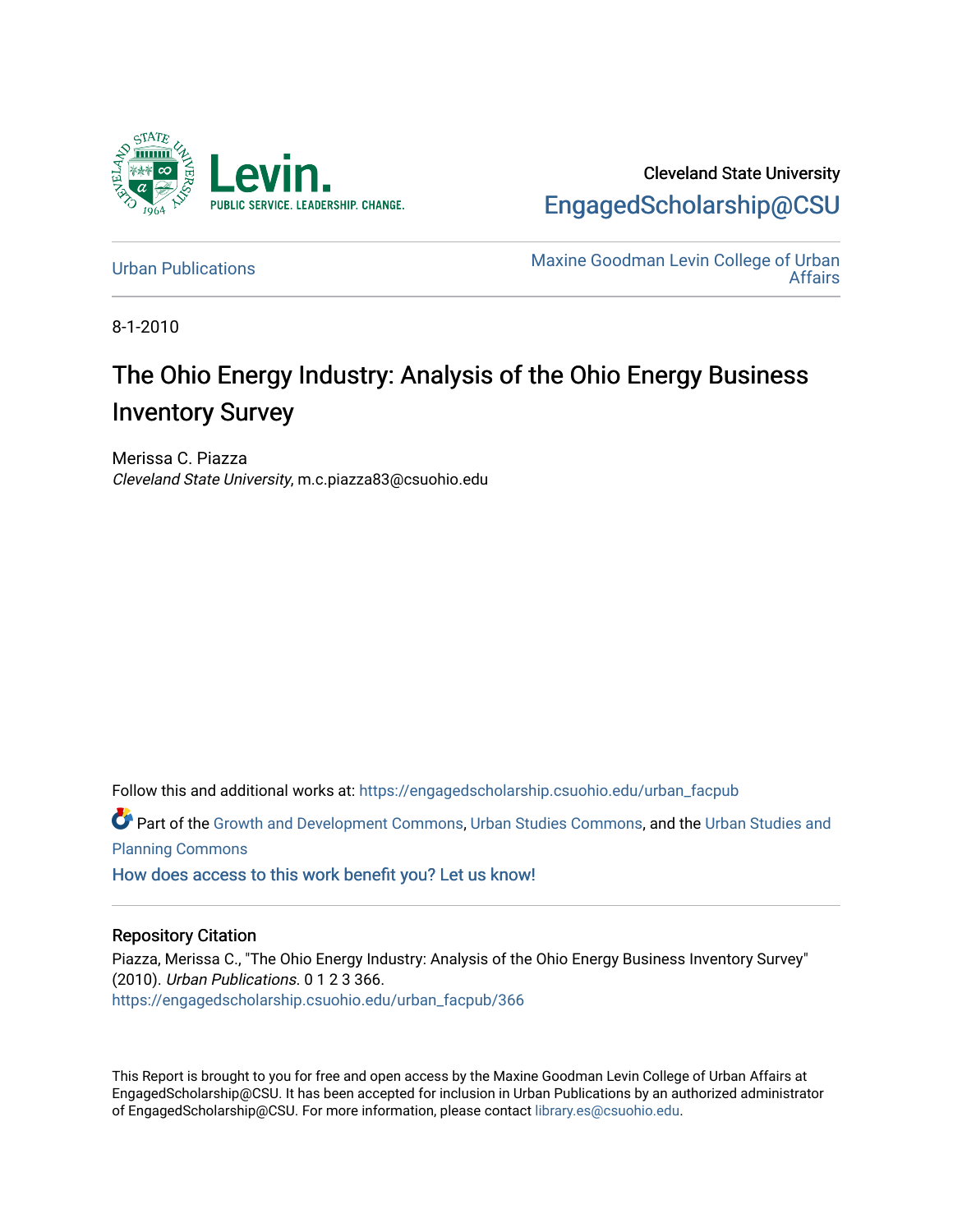

Prepared by:

**Merissa C. Piazza**

**THE OHIO ENERGY INDUSTRY: ANALYSIS OF THE OHIO ENERGY BUSINESS INVENTORY SURVEY**

**August 2010**

**Center for Economic Development**

2121 Euclid Avenue Cleveland, Ohio 44115

http://urban.csuohio.edu/economicdevelopment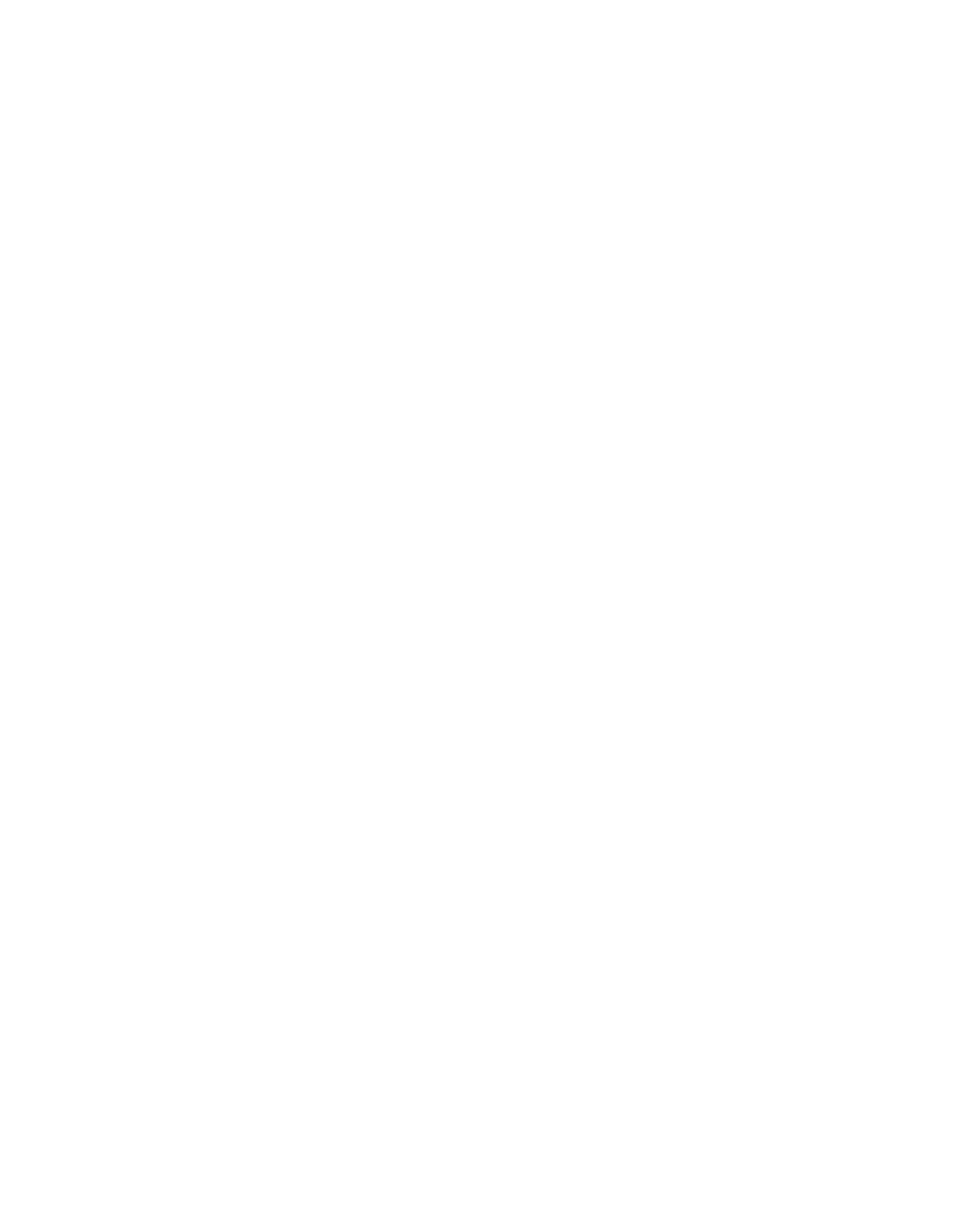## **TABLE OF CONTENTS**

## **LIST OF TABLES**

| Table 3 - Top and Bottom 5 Energy Business Sectors in Ohio, Northeast Ohio, & Remainder of Ohio       |  |
|-------------------------------------------------------------------------------------------------------|--|
|                                                                                                       |  |
| Table 4 - Top Energy Sector Business Types as Reported in Ohio, Northeast Ohio, and Remainder of Ohio |  |
|                                                                                                       |  |
|                                                                                                       |  |

## **LIST OF FIGURES**

| Figure 1 - Energy Sector Business Type as Reported by Northeast Ohio Energy Companies (Respondent   |
|-----------------------------------------------------------------------------------------------------|
|                                                                                                     |
| Figure 2 -Frequency Counts of Energy Sector by Business Type as Reported by Northeast Ohio Energy   |
|                                                                                                     |
| Figure 3 - Percentage of Company's Revenue Related to Energy in 2009 (Percentage of Respondents) 9  |
| Figure 4 - Percentage of Company's Revenue Related to Energy Projected 2010 (Percentage of          |
|                                                                                                     |
| Figure 5 - Percentage of Company's Employee Base Related to Energy in 2009 (Percentage of           |
|                                                                                                     |
| Figure 6 - Percentage of Company's Employee Base Related to Energy Projected 2010 (by Percentage of |
|                                                                                                     |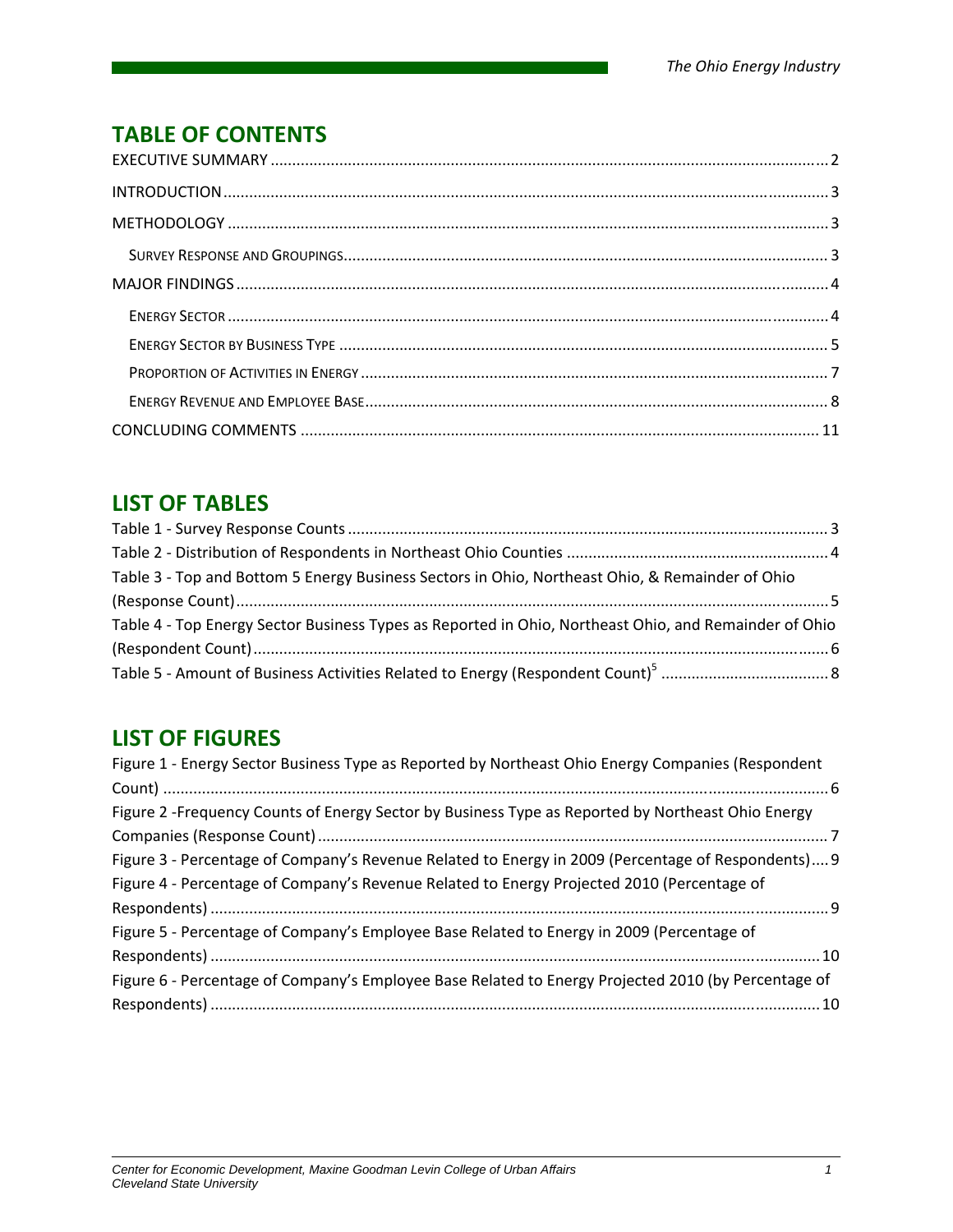## **EXECUTIVE SUMMARY**

This study is an analysis of responses from the Ohio Energy Business Inventory Survey. Sponsored by the Appalachian Regional Commission and the U.S. Economic Development Administration and supported by the Ohio Department of Development, the Ohio Energy Business Inventory Survey was aimed at cataloging and strengthening energy investment opportunities in Ohio. This survey was a partnership between Bowling Green State University, Cleveland State University, and Ohio University.

The Ohio Energy Business Inventory Survey was designed to collect a record of energy companies in Ohio. This survey collected address information to create a directory, and so that geographic comparisons may be made, this report categorizes response data into three regions: Ohio, Northeast Ohio, and Remainder of Ohio.

Overall, the most telling indicator of the Ohio Energy Business Inventory Survey is that the majority of survey respondents engage primarily in energy related business activities. This result reveals that the surveyed companies are not large manufacturing or consulting firms dabbling in the energy sector; rather, these organizations have specific missions in the energy sector.

Respondents reported on their energy sector from a listing of categories and most of the respondents selected the following business sector:

Ohio:

- $\sqrt{\phantom{a}}$  Solar Photovoltaics
- $\sqrt{\phantom{a}}$  Wind Energy

Northeast Ohio:

- $\sqrt{\phantom{a}}$  Wind Energy
- $\sqrt{\phantom{a}}$  Solar Photovoltaics

Remainder of Ohio

- $\sqrt{\phantom{a}}$  Solar Photovoltaics
- $\sqrt{\phantom{a}}$  Energy Efficient Construction & Renovation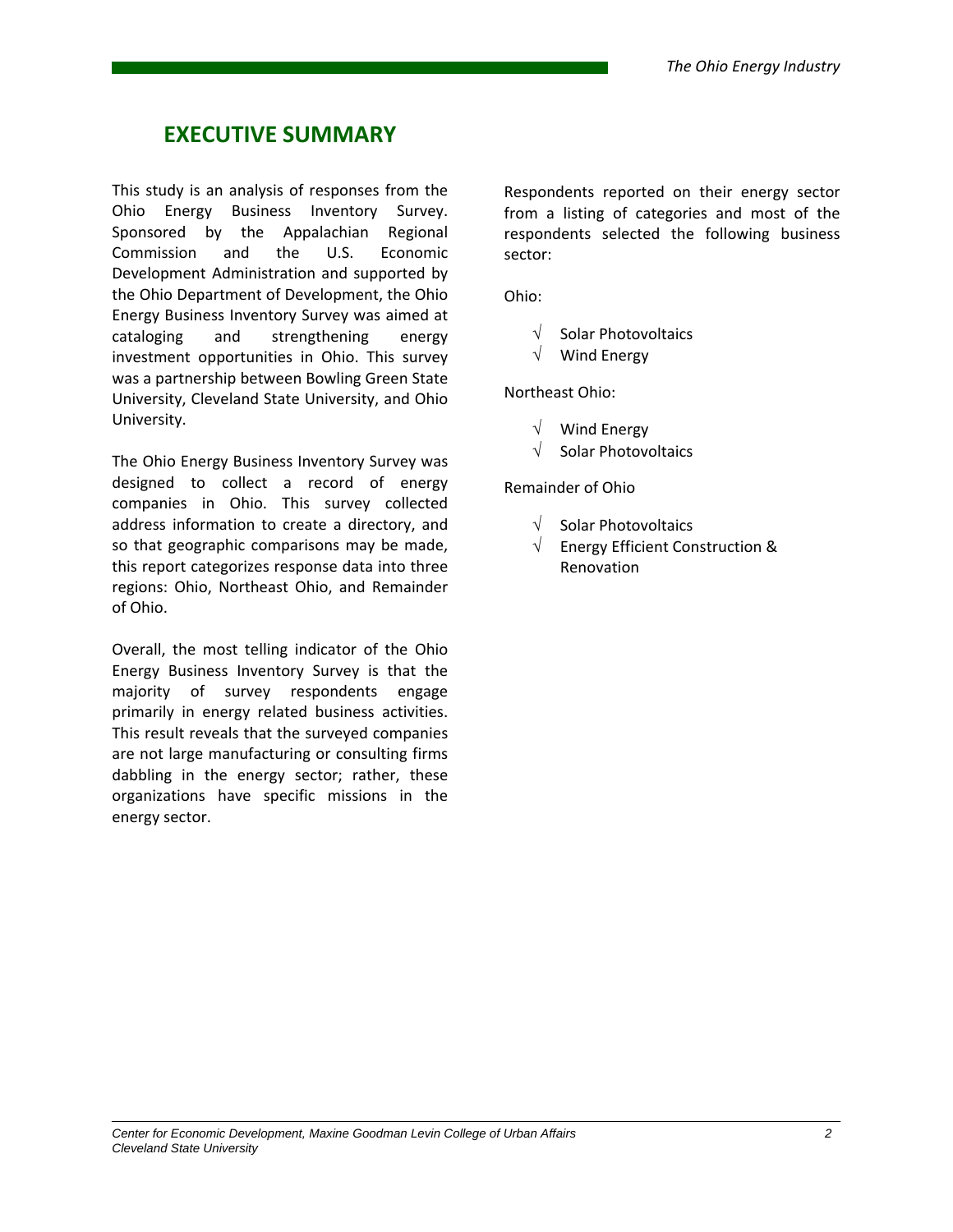### **INTRODUCTION**

The Ohio Energy Business Inventory Survey was a joint venture of Bowling Green State University, Cleveland State University, and Ohio University. The survey was sponsored by the Appalachian Regional Commission and the U.S. Economic Development Administration and supported by the Ohio Department of Development to help energy companies increase opportunities in Ohio and economic development.

### **METHODOLOGY**

A listing of Ohio energy companies was obtained by the three universities and surveys were distributed. Surveys were sent via email to 664 energy companies in Ohio, with 332 located in Northeast Ohio.<sup>1</sup>. Participant solicitations took place over a four month period from February 2010 to May 2010.

The participant selection for this survey is not random and originated from a pre‐screed list. Therefore, results of this survey may include bias in sampling, response, and non‐response. With this knowledge, it is not possible for this report to create any assumptions or correlations from this data. This report only asses responses from this survey as given by the respondent and is considered as a "snapshot" into Ohio's Energy Industry.

#### **SURVEY RESPONSE AND GROUPINGS**

The total respondent count of the Ohio Energy Business Inventory Survey was 171. It was determined that 4 respondents were duplicates and removed. The unique respondents totaled $167<sup>2</sup>$  creating an overall survey response

<sup>2</sup>Ohio University Consortium for Energy, Economics, and the Environment conducted tabulations from the Ohio

rate of 25%. The response rate for companies located in Northeast Ohio was 23%. For consistent language, unique respondents for the remainder of this report will be referred to simply as respondents.

Once the survey results were compiled and tabulated, the data was broken out into three geographical regions: Ohio, Northeast Ohio, and the Remainder of Ohio. Since all respondents in the survey were located in Ohio, the "Ohio" designation refers to all respondents to the survey. The survey asked respondents to identify their address, and this allowed for the separation of Northeast Ohio respondents from the Ohio cohort. And finally, the grouping "Remainder of Ohio" equals the entire cohort of Ohio minus the identified Northeast Ohio respondents.

Twenty‐one percent of survey respondents did not have a county designation and are included in the statewide respondent count. Northeast Ohio survey participants accounted for 46% (76 respondents) of the total respondents (Table 1) and 25% of the respondents from Northeast Ohio were located in Cuyahoga County (Table 2).

#### **Table 1 ‐ Survey Response Counts**

|                    | <b>Respondent Count</b> |
|--------------------|-------------------------|
| Ohio               | 167                     |
| Northeast Ohio     | 76                      |
| No County Reported | 35                      |

Energy Business Inventory Survey using a different methodology. For Ohio University's purposes, all records not having addresses were removed, and duplicates were aggregated.

 $1$  The listing for Northeast Ohio energy companies was provided by NorTech.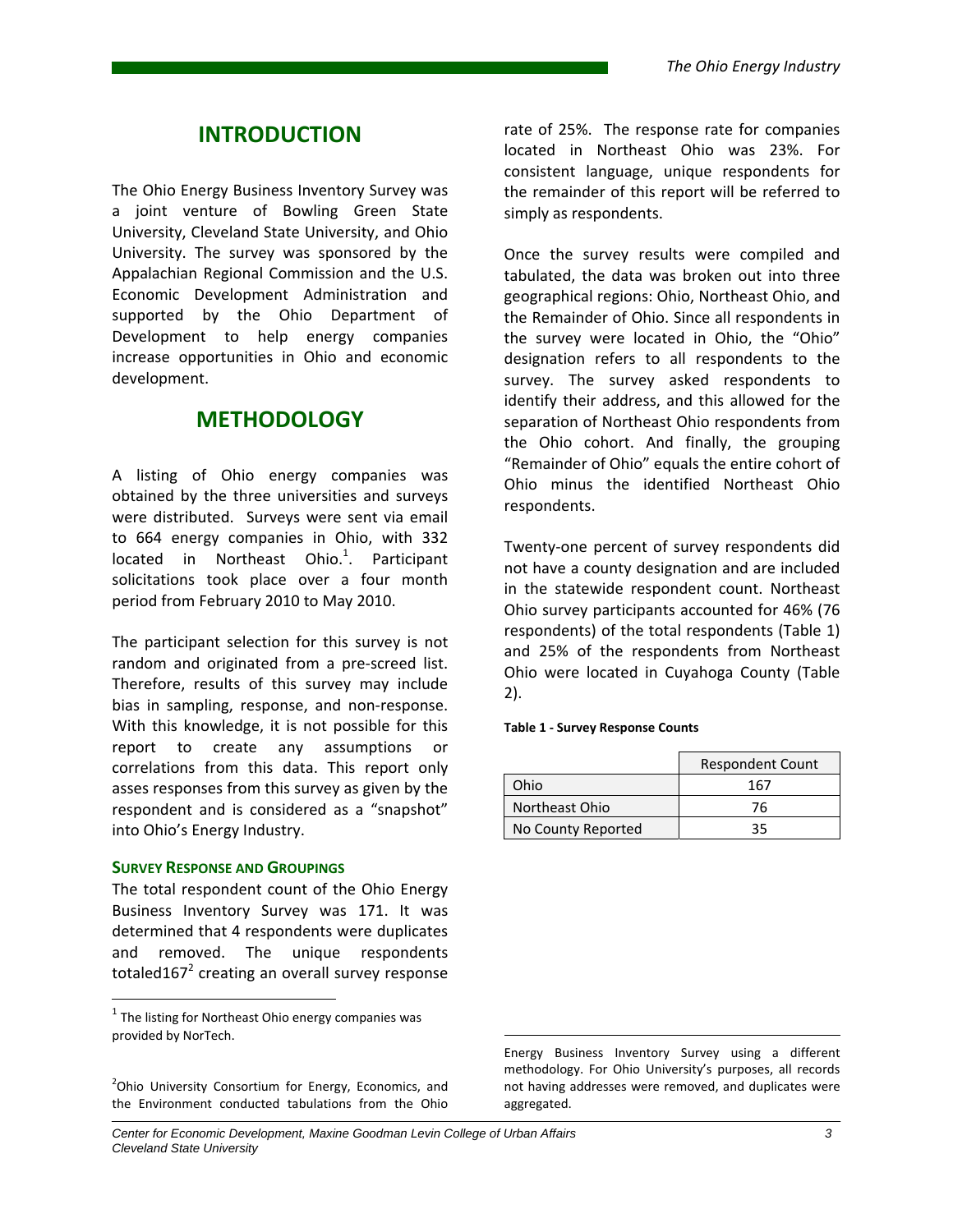| Northeast Ohio | Respondent               |
|----------------|--------------------------|
| County         | Count                    |
| Cuyahoga       | 19                       |
| Lorain         | 8                        |
| Summit         | 8                        |
| Mahoning       | 6                        |
| Medina         | 6                        |
| Erie           | 5                        |
| Lake           | 5                        |
| Stark          | 4                        |
| Carroll        | 3                        |
| Geauga         | 3                        |
| Richland       | 3                        |
| Tuscarawas     | 3                        |
| Portage        | $\overline{\phantom{a}}$ |
| Trumbull       | 1                        |

**Table 2 ‐ Distribution of Respondents in Northeast Ohio Counties**

### **MAJOR FINDINGS**

#### **ENERGY SECTOR**

The survey asked the respondents to report the energy sector that best describes the business function of their organization from a listing of 24 energy sector categories.<sup>3</sup> Respondents were asked to choose as many categories as needed to accurately encompass their business operations, therefore there may be multiple responses for each establishment.

For those respondents who selected "other" from the listing of 24 energy sector categories, an area was provided for open‐ended descriptions of business activities not covered by the categories. "Other" business categories accounted for 35 responses. Only 4

establishments chose "other" as their sole descriptor. Major patterns observed in the open‐ended self‐described business activities not included in the 24 categories: HVAC ‐ heating, ventilating, and air conditioning (2 respondents), energy audits (3 respondents), and energy management/systems (3 respondents). These nine respondents were located in the Remainder of Ohio.

An interesting comparison emerges in Table 3 between all three geographic categories when examining "the most selected" and "least selected" business sectors. The same pattern emerges: the same energy sectors are at the top and bottom of each list for Ohio, Northeast Ohio, and the Remainder of Ohio. The top two business sectors in Ohio, solar photovoltaics and wind energy, account for almost 19% of business sector responses. While wind, solar photovoltaics; energy efficient construction and renovation; and solar thermal energy sectors accounted for 33% of Northeast Ohio respondent business activities and 34% of the Remainder of Ohio.

The largest share of total responses, for the question about which businesses sector(s) respondents engage in, was the wind energy sector in Northeast Ohio (12%), as compared to solar photovoltaics in Ohio (10%) and the Remainder of Ohio (10%). With a big push on wind energy in Northeast Ohio and solar technologies in Northwest Ohio, it is not surprising that these categories are of high frequency (Table 3).

<sup>&</sup>lt;sup>3</sup> Energy Sector Categories: advanced automotive, advanced liquid fuels, advanced materials, biofuels, biomass, clean coal, coal, combined heat & power, distributed generation/smart grid, energy efficient construction/renovation, energy storage, fuel cells, geothermal, hydroelectric, natural gas, nuclear, oil, pollution control, power electronics & controls, solar photovoltaics, solar thermal energy, waste to energy, wind, and other.

*Center for Economic Development, Maxine Goodman Levin College of Urban Affairs 4 Cleveland State University*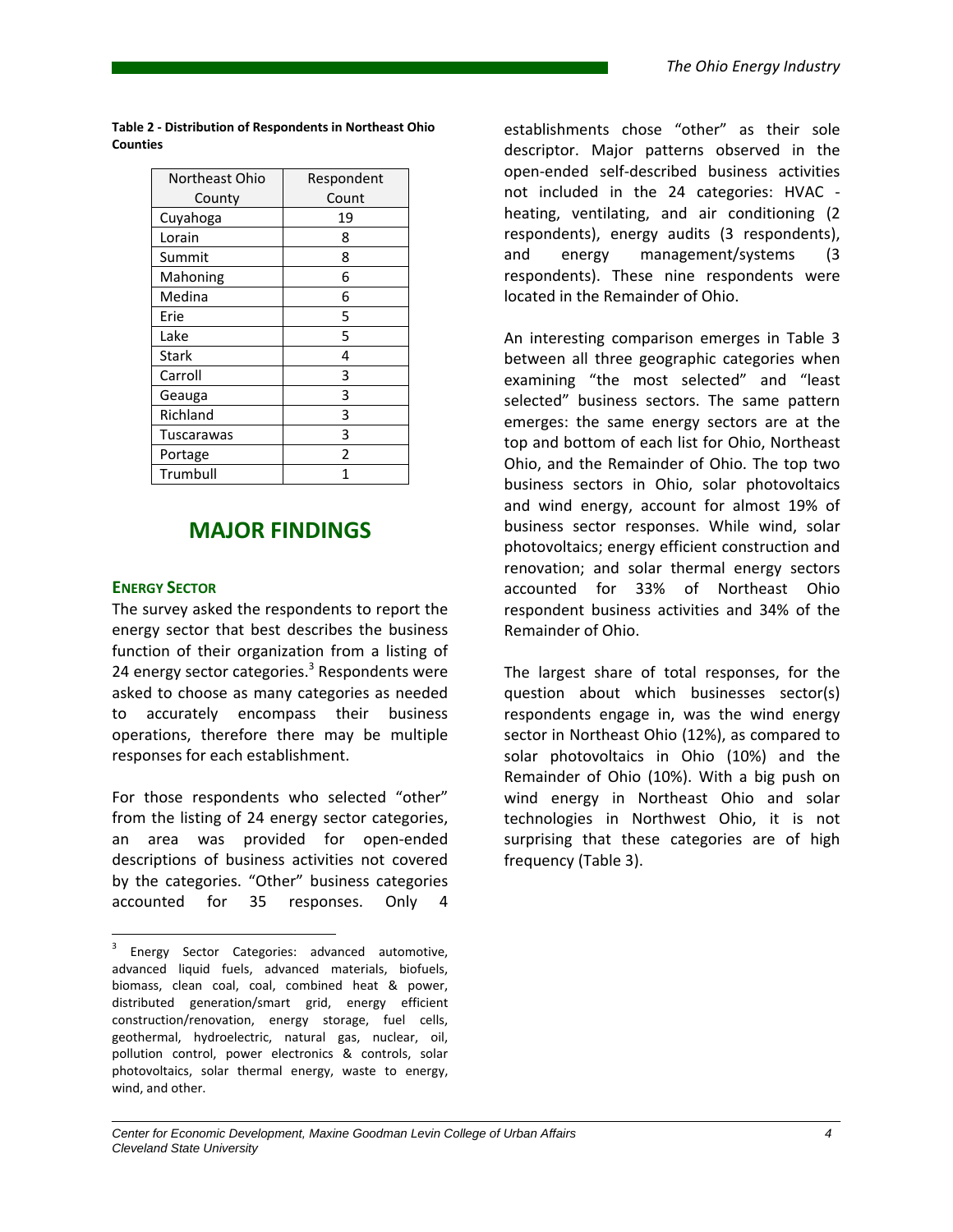| 1.<br>2.<br>3.<br>4.<br>5. | <b>Top 5 Business Sectors - Ohio</b><br>Solar Photovoltaics (69)<br>Wind (65)<br>Energy Efficient Construction/Renovation (54)<br>Solar Thermal Energy (51)<br>Geothermal (37), Waste to Energy (37) | 2.<br>5.       | <b>Bottom 5 Business Sectors - Ohio</b><br>1. Oil (14)<br>Pollution control (14)<br>3. Hydroelectric (13)<br>4. Nuclear (13)<br>Advanced Liquid Fuels (9)    |
|----------------------------|------------------------------------------------------------------------------------------------------------------------------------------------------------------------------------------------------|----------------|--------------------------------------------------------------------------------------------------------------------------------------------------------------|
| 1.<br>2.<br>3.<br>4.<br>5. | Top 5 Business Sectors - Northeast Ohio<br>Wind (42)<br>Solar Photovoltaics (33)<br>Energy Efficient Construction/Renovation (23)<br>Solar Thermal Energy (22)<br>Geothermal (18), Natural Gas (18)  | 2.<br>4.<br>5. | <b>Bottom 5 Business Sectors - Northeast Ohio</b><br>1. Hydroelectric (8)<br>Nuclear (8)<br>3. Oil (8)<br>Pollution Control (7)<br>Advanced Liquid Fuels (6) |
| 1.<br>2.<br>3.<br>4.       | Top 5 Business Sectors – Remainder of Ohio<br>Solar Photovoltaics (36)<br>Energy Efficient Construction/Renovation (31)<br>Solar Thermal Energy (29)<br>Other (24)<br>5. Wind (23)                   | 3.<br>4.<br>5. | <b>Bottom 5 Business Sectors - Remainder of Ohio</b><br>1. Oil (6)<br>2. Clean Coal (5)<br>Hydroelectric (5)<br>Nuclear (5)<br>Advanced Liquid Fuels (3)     |

Table 3 - Top and Bottom 5 Energy Business Sectors in Ohio, Northeast Ohio, & Remainder of Ohio (Response Count)

#### **ENERGY SECTOR BY BUSINESS TYPE**

In order to better understand the scope of the operation of energy businesses in Ohio, respondents were asked to indicate a business type(s)<sup>4</sup> for the sector(s) selected in the previous question. Survey participants were allowed to select as many business types in order to adequately classify their operations, therefore there may be multiple responses for each establishment.

Figure 1 illustrates the business type(s) Northeast Ohio respondents reported. Of the list of 18 business types, more than half of Northeast Ohio respondents selected one of the following: research and development, manufacturing, consulting, installation, and engineering/architectural/design (Figure 1).

<sup>4</sup> Business type categories: agriculture, business & legal services, consulting, energy audits/weatherization, energy provider: energy transmission & distribution, energy provider: power production, energy provider: wholesale, engineering/architectural/design, installation investment/finance, maintenance & repair, manufacturing, raw material/extraction, refining, research & development, retail product sales & distribution, training & education, and other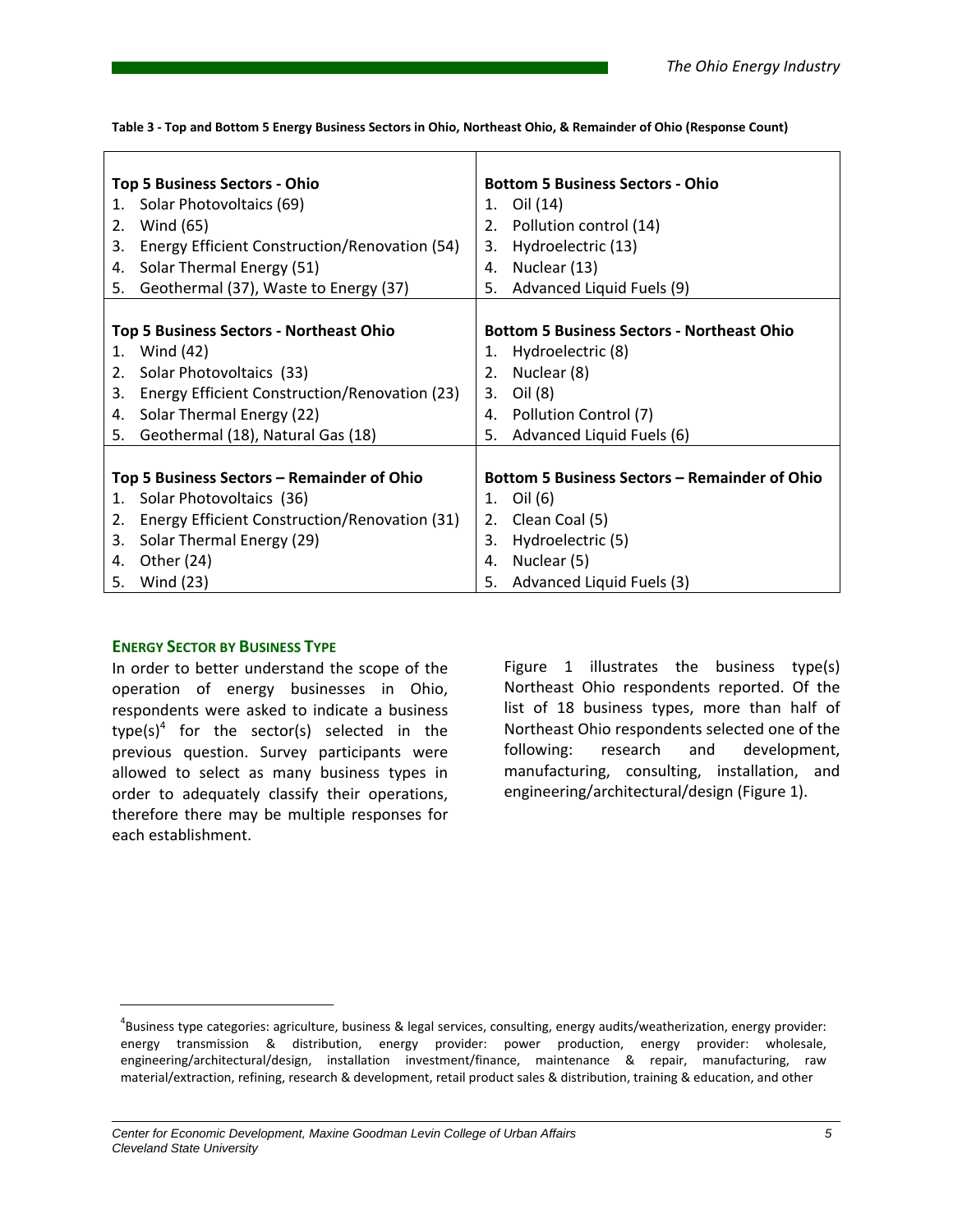

**Figure 1 ‐ Energy Sector Business Type as Reported by Northeast Ohio Energy Companies (Respondent Count)**

Table 4 compares the most selected business type by geographic category: Ohio, Northeast Ohio, and the Remainder of Ohio. The continuation of a strong manufacturing culture in Northeast Ohio is demonstrated in the data, 12% (139) reported that manufacturing was one of their business types as compared to 6% (79) in the Remainder of Ohio (Table 4, Appendix D). Agriculture is the fifth most popular business

type in the Remainder of Ohio with 7% (87) selecting it, while it is not in the Top 5 in Northeast Ohio, showing the agricultural heritage in counties located outside of Northeast Ohio. In addition, energy consulting was the most selected business type in Ohio and the Remainder of Ohio but it was ranked fourth in Northeast Ohio.

Table 4 - Top Energy Sector Business Types as Reported in Ohio, Northeast Ohio, and Remainder of Ohio (Respondent Count)

|    | <b>Top 5 Energy Sector Business Type - Ohio</b>       |    | Top 5 Energy Sector Business Type – Northeast Ohio |  |  |  |
|----|-------------------------------------------------------|----|----------------------------------------------------|--|--|--|
|    | Consulting (266)                                      |    | Research & Development (146)                       |  |  |  |
| 2. | Engineering/Architectural/Design (234)                |    | Manufacturing (139)                                |  |  |  |
| 3. | Research & Development (230)                          | 3. | Engineering/Architectural/Design (122)             |  |  |  |
| 4. | Installation (228)                                    | 4. | Consulting (116)                                   |  |  |  |
| 5. | Manufacturing (212)                                   | 5. | Installation (99)                                  |  |  |  |
|    |                                                       |    |                                                    |  |  |  |
|    |                                                       |    |                                                    |  |  |  |
|    | Top 5 Energy Sector Business Type – Remainder of Ohio |    |                                                    |  |  |  |
|    | Consulting (150)                                      |    |                                                    |  |  |  |
|    | Installation (129)<br>2.                              |    |                                                    |  |  |  |
|    | Engineering/Architectural/Design (112)<br>3.          |    |                                                    |  |  |  |
|    | Maintenance & Repair (106)<br>4.                      |    |                                                    |  |  |  |
|    |                                                       |    |                                                    |  |  |  |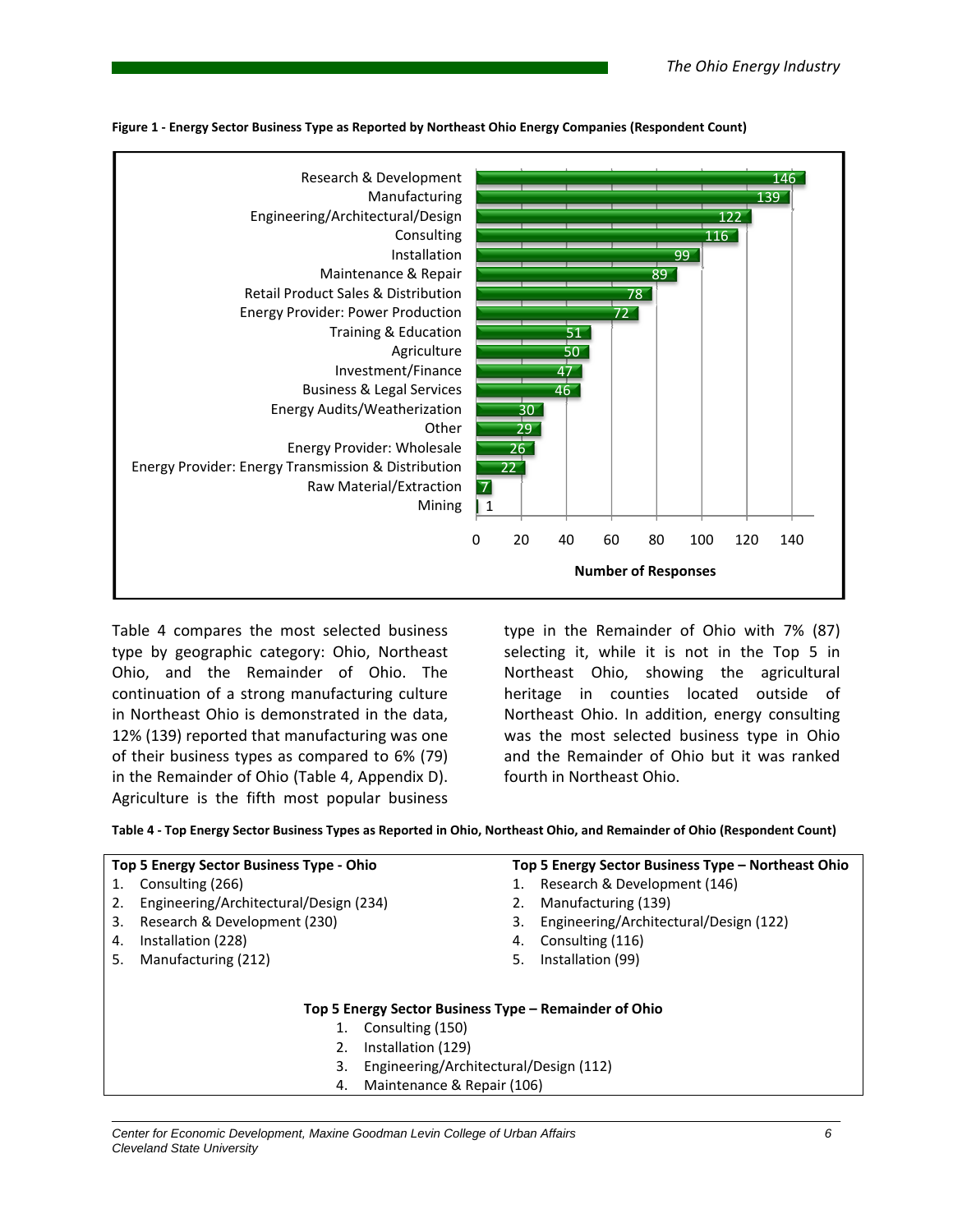### 5. Agriculture (87) Figure 2 presents the top six responses selected by Northeast Ohio survey participants of energy sector by business type. Since the wind energy and solar photovoltaics were the top two energy sectors selected by Northeast Ohio respondents, it is natural that they are the primary sector in this figure. Within these sectors, consulting and installation for both wind energy and solar photovoltaics, encompass four of the six tabulations (Figure 2) and accounted for 6% of all responses in Northeast Ohio. Summing all of the counts from business types, Northeast Ohio respondents

selected in wind energy (156) and solar photovoltaics (124) account for 24% of the total business type responses.

Appendix B‐D of this study contains the matrix of energy sector by business type for the three regions: Ohio, Northeast Ohio, and the Remainder of Ohio. For Northeast Ohio and the Remainder of Ohio cell counts greater than nine are highlighted, while Ohio cell counts greater than 19 are highlighted. These designations draw attention to the interesting patterns that have been discussed in Table 3, Table 4, and Figure 1.

Figure 2 -Frequency Counts of Energy Sector by Business Type as Reported by Northeast Ohio Energy Companies (Response **Count)**



#### **PROPORTION OF ACTIVITIES IN ENERGY**

The survey asked respondents whether all or part of their business is related to energy. In Ohio, 56% reported that all of their business activities were energy related, compared to an overwhelming 64% in Northeast Ohio (Table 5). Three respondents stated that none of their business activities were related to energy. Of

these respondents, none designated an energy sector category as a description of their business function. This confirms their lack of participation in the energy sector, and non‐ response for the remainder of the questions.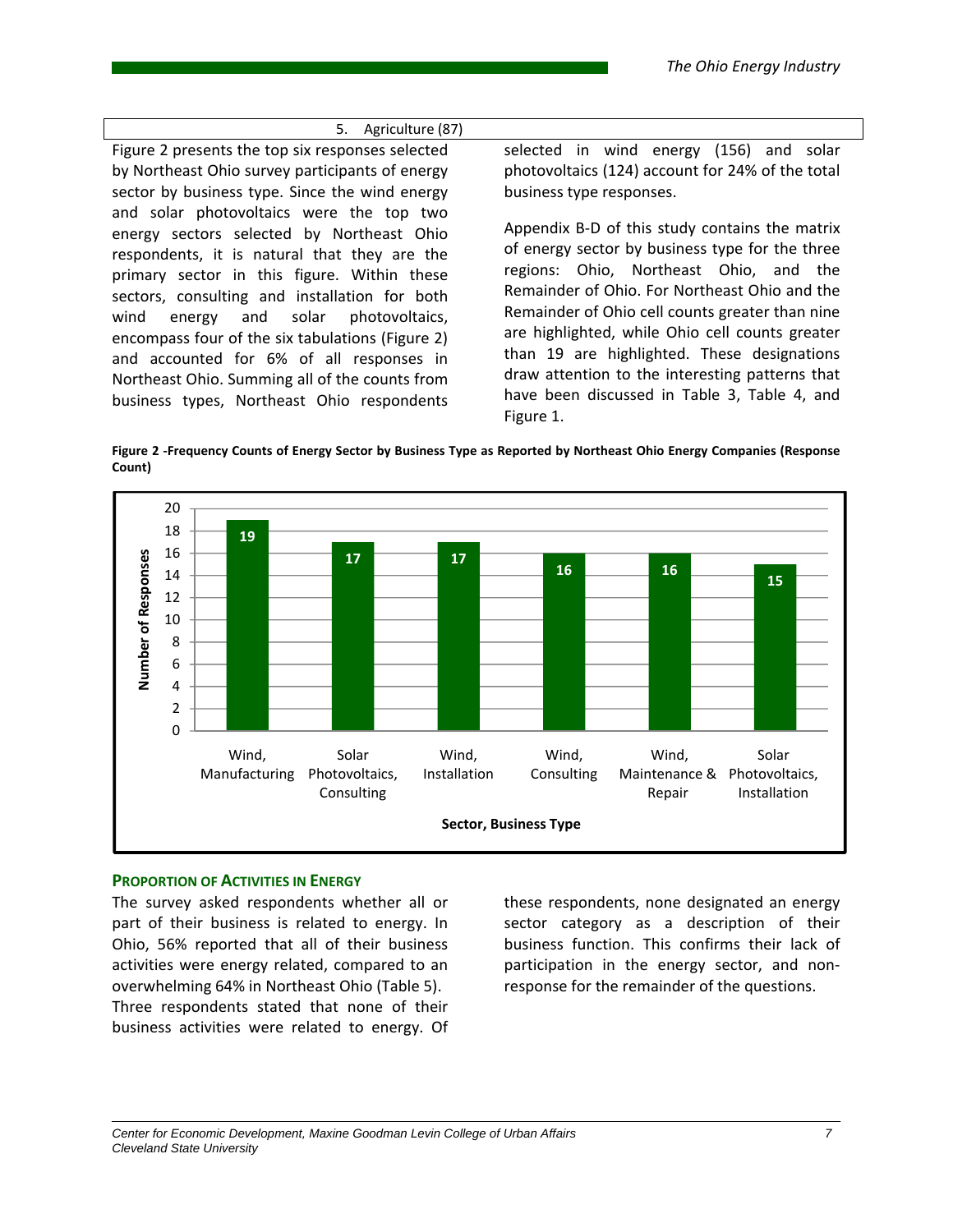|                                                           | Ohio     | Northeast Ohio | Remainder of Ohio |
|-----------------------------------------------------------|----------|----------------|-------------------|
| <b>Energy: All Business Activities</b>                    | 89 (56%) | 47 (64%)       | 42 (50%)          |
| <b>Energy: A Portion of Business</b><br><b>Activities</b> | 66 (42%) | 27 (36%)       | 39 (46%)          |
| <b>Energy: None of Business Activities</b>                | 3(2%)    | $0(0\%)$       | 3(4%)             |

**Table 5 ‐ Amount of Business Activities Related to Energy (Respondent Count)5**

### **ENERGY REVENUE AND EMPLOYEE BASE**

Figure 3 and 4 present the percentage of the respondent's revenue created (2009) and predicted (2010) by energy business in Ohio, Northeast Ohio, and the Remainder of Ohio. Over 50% of respondents in Ohio, Northeast Ohio and the Remainder of Ohio stated that in 2009 and 2010 almost all of their revenue came from energy related activities (76%‐100% of their revenue). This reveals that most of the companies surveyed are engaging in energy related activities as their primary business function and do not focus their efforts outside of this sector. A comparison of Figure 3 and 4 illustrates that over the one‐year time period (2009‐2010), companies do not expect their revenue structures to change. This demonstrates that companies with a primary focus on energy related business activities in 2009 expect to continue to focus on energy related activities in 2010.

In analyzing Figures 3‐6, a decrease occurred in the number of respondents that reported <5% of their revenue is related to energy from 2009 to 2010 (projected). It decreased from 17% (23) in Ohio, 18% (13) in Northeast Ohio, and 15% (9) in the Remainder of Ohio in 2009 to 9% (12), 7% (5), and 11% (7), respectively, in 2010. The survey does not provide an explanation for this event, but a similar decrease in this category is reported for the percentage of company's employee base related to energy (Figure 5 and 6).

Examining Figures 3‐6 with Table 3 reaffirms the cohort of this survey. In both set of responses, companies surveyed responded in a way that displays that a majority of respondents solely engage in energy sector business.

<sup>&</sup>lt;sup>5</sup> Responses total is 158 because of question non‐response **and a set of the College of Bilder**s 8 **8**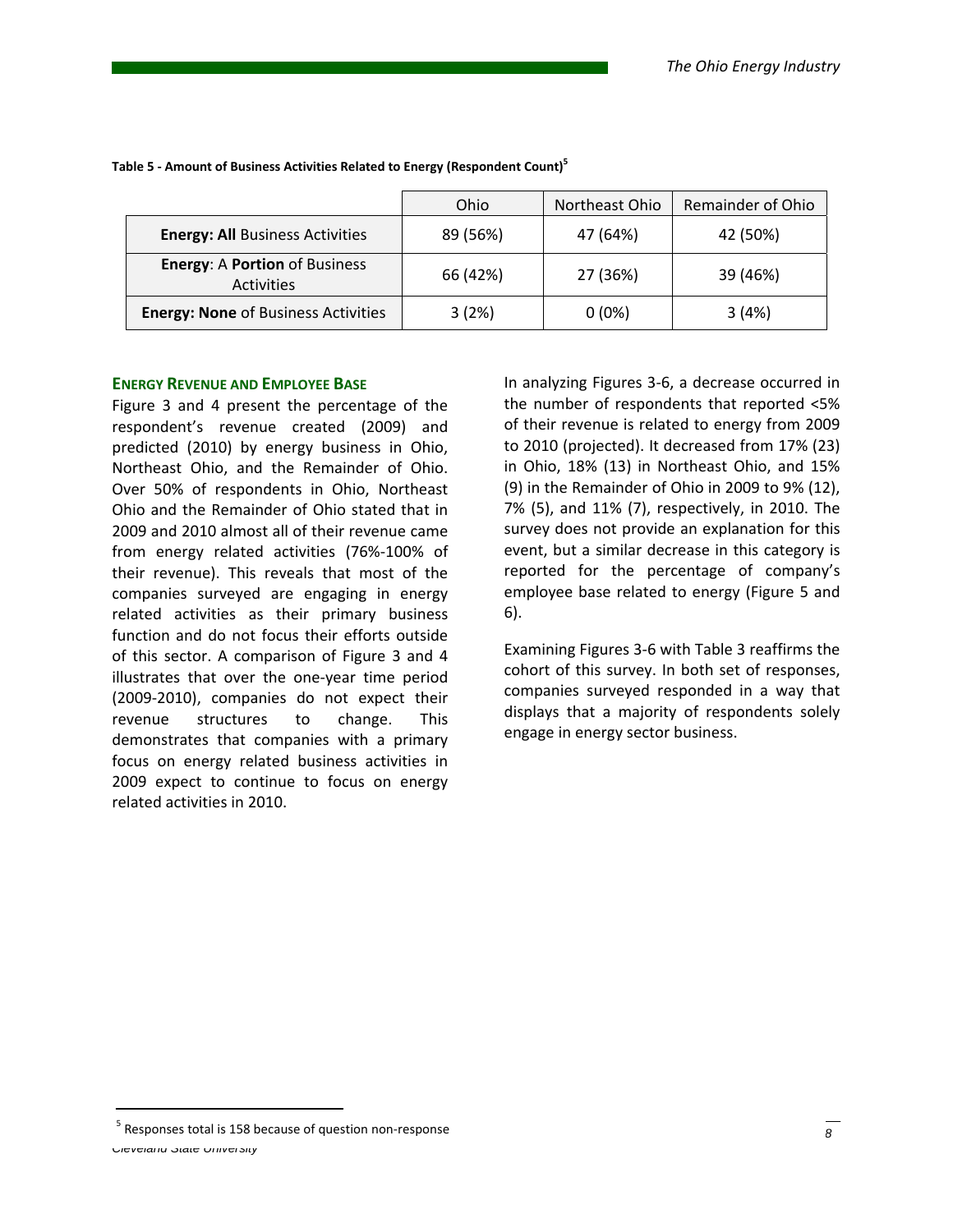

**Figure 3 ‐ Percentage of Company's Revenue Related to Energy in 2009 (Percentage of Respondents)**



**Figure 4 ‐ Percentage of Company's Revenue Related to Energy Projected 2010 (Percentage of Respondents)**

In addition to specializing in energy related business activities, over 50% of respondents in all three regions indicated that most of their employee base is related to the energy field (Figure 5 & 6). At this time it is difficult to confirm why such a large proportion of

employees engage in energy activities since firm size was not collected. One could theorize that these energy companies are small firms which have low overhead which concentrate on creating and selling their energy product or service.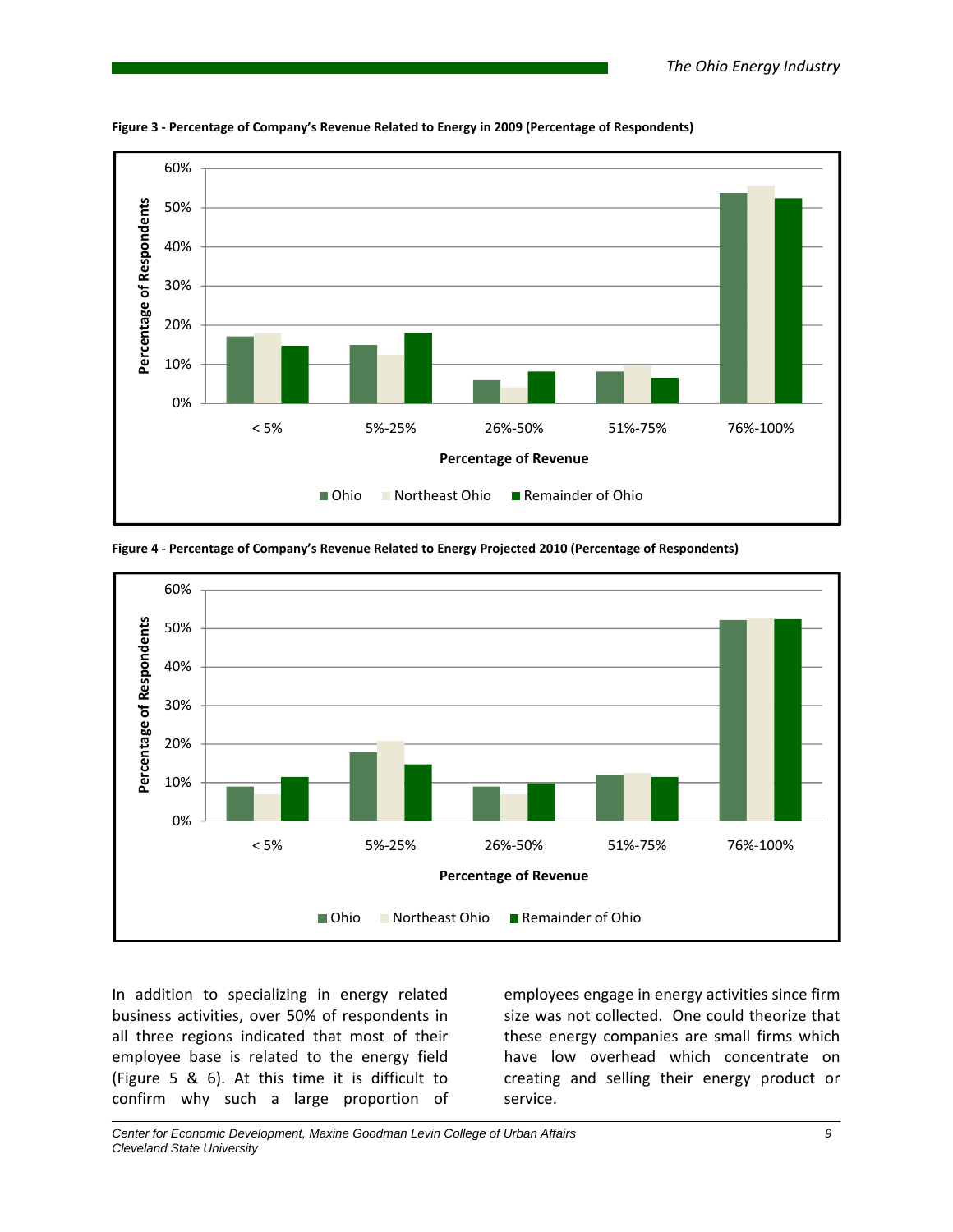

**Figure 5 ‐ Percentage of Company's Employee Base Related to Energy in 2009 (Percentage of Respondents)**



Figure 6 - Percentage of Company's Employee Base Related to Energy Projected 2010 (by Percentage of Respondents)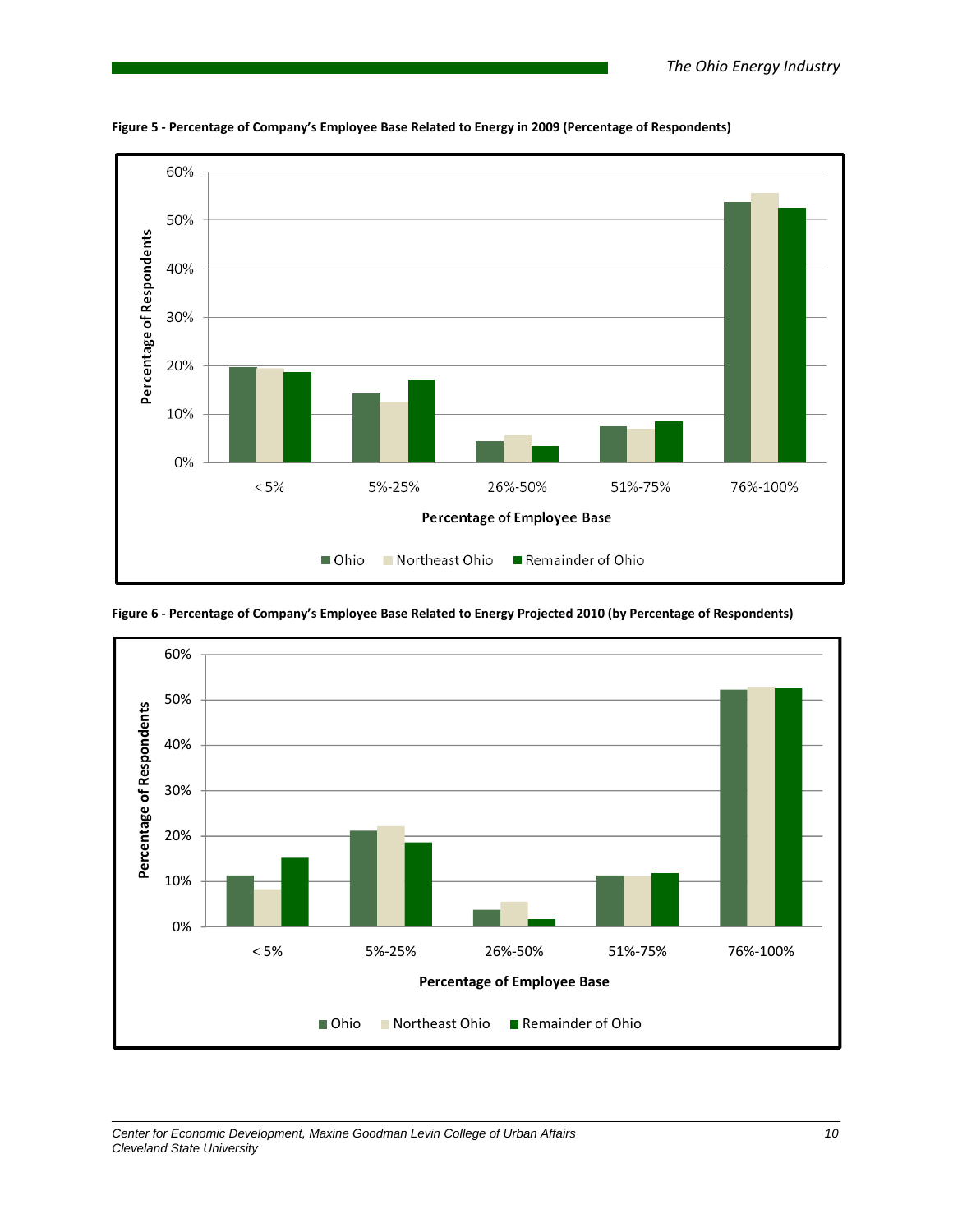## **CONCLUDING COMMENTS**

This report provides a glimpse into the Ohio energy industry through an analysis of the Ohio Energy Business Inventory Survey. Over 160 energy companies submitted responses allowing for study and geographic comparison of responses.

The two main business characteristic questions asked respondents to report on their energy sector and the business type within that sector. The most selected energy sectors by respondents, amongst all regions, were: solar photovoltaics, energy efficient construction/ renovation, wind, and solar thermal energy. Moreover, the most selected business types for the corresponding sector were engineering/architectural/design, consulting,

and installation. This data exemplifies that Ohio companies are engaging in the energy sector in many ways.

Through this survey, Ohio energy companies provided valuable information on their locations, business operations, and revenue structures. A directory of the respondent companies who permitted to use their information can be found at: http://www.ce3.ohio.edu/Resources/EnergyInv. aspx. This information collected allows for better understanding of these emerging industries. Further research about the Ohio energy industry will provide valuable information to a variety of users to aid in policy decisions, investment, and sector growth.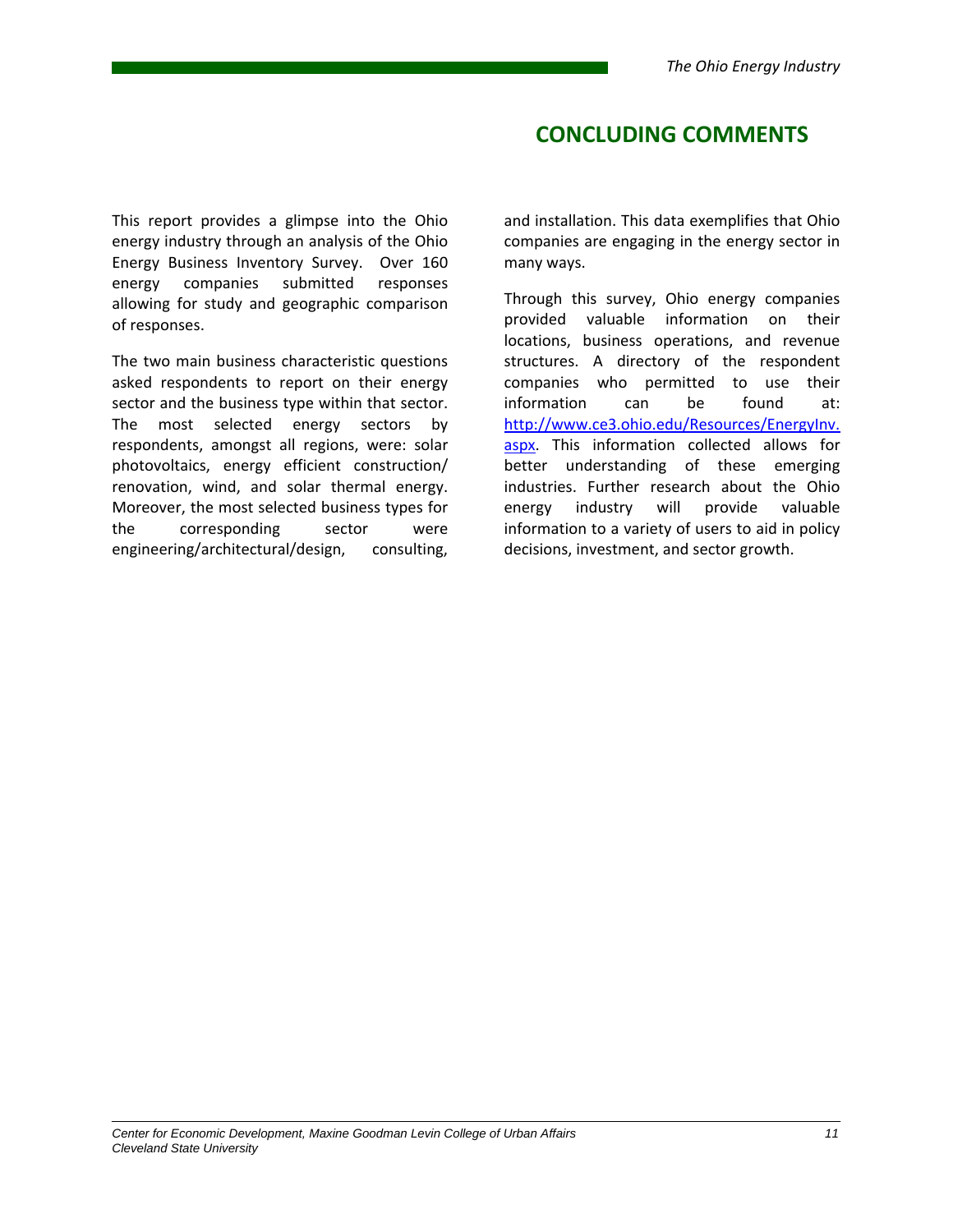### **Appendix A: Ohio Energy Business Inventory Survey – Questionnaire**

1. Please confirm that all or a portion of your business activities are related to energy:

All or a portion of my business activities are related to energy None of my business activities are related to energy

2. Please enter your email address here so we can remove you from our mailing list.

Email:

3. Please select from this list the energy sectors your company is involved in: (Check all that apply).

| Advanced automotive                      | Hydroelectric                |
|------------------------------------------|------------------------------|
| Advanced liquid fuels                    | Natural gas                  |
| Advanced materials                       | <b>Nuclear</b>               |
| <b>Biofuels</b>                          | Oil                          |
| <b>Biomass</b>                           | Pollution control            |
| Clean coal                               | Power electronics & controls |
| Coal                                     | Solar photovoltaics          |
| Combined heat & power                    | Solar thermal energy         |
| Distributed generation/smart grid        | Waste to energy              |
| Energy efficient construction/renovation | Wind                         |
| Energy storage                           | Other                        |
| Fuel cells                               |                              |
| Geothermal                               |                              |

4. If you selected "Other" as your energy sector please describe it here:

5. For each energy sector(s) you selected, please indicate your business type(s). Please select from the following options. Check all that apply.

- Agriculture Business & Legal Services Consulting Energy Audits/Weatherization Energy Provider: Energy Transmission & Distribution Energy Provider: Power Production Energy Provider: Wholesale Engineering/Architectural/Design Installation
- Investment/Finance Maintenance & Repair Manufacturing Raw Material/Extraction Refining Research & Development Retail Product Sales & Distribution Training & Education **Other**

6. If you selected "Other" as your business type, in question 5, above, please describe it here: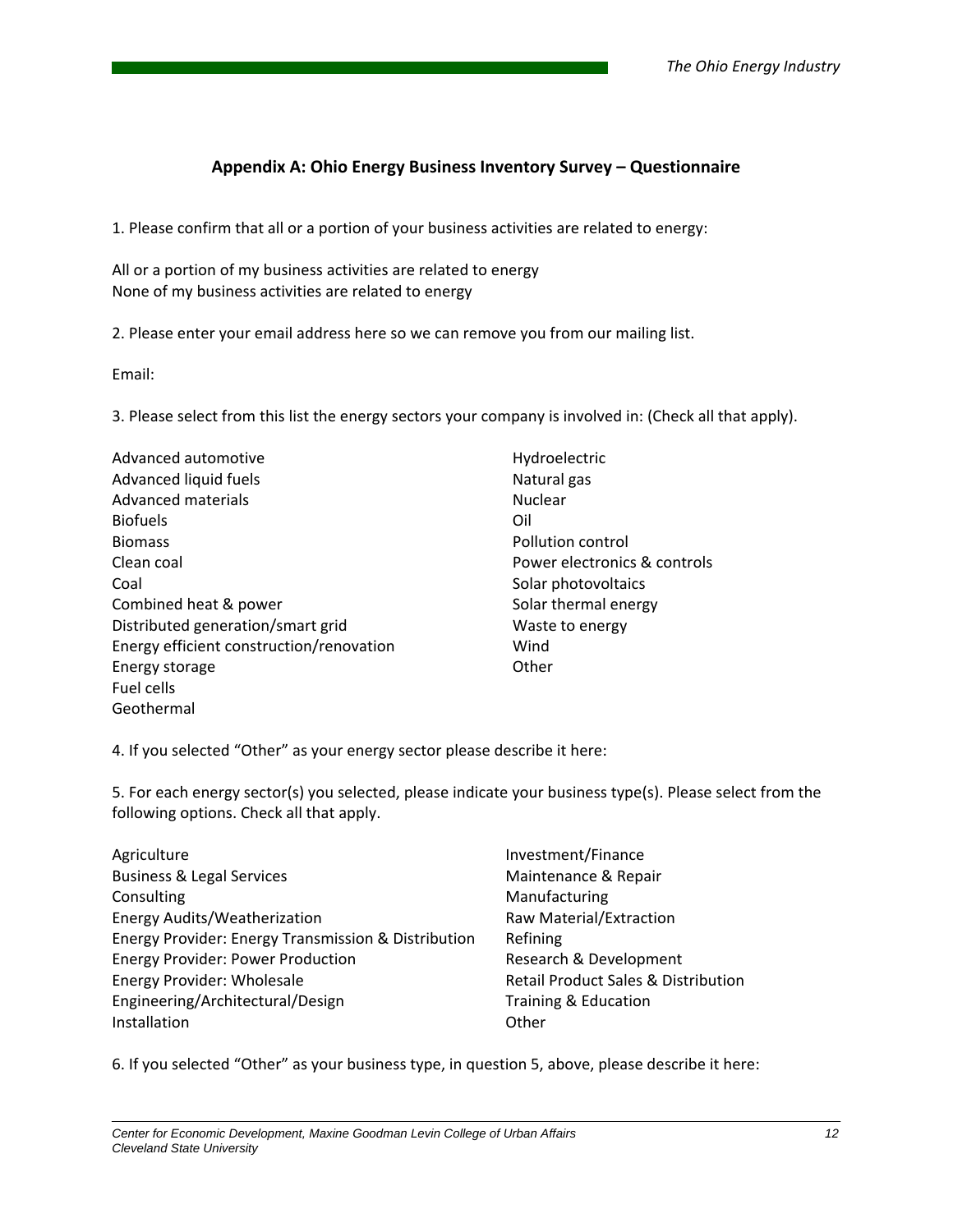### **Ohio Energy Business Inventory Survey – Questionnaire (continued)**

7. Please confirm that we can include your business's contact information on the Ohio Energy Business Web site. Contact information will consist of your company name, address, phone number, Web address, e‐mail address, type and sector of your energy business.

Yes: Please include my business contact information on the Web site No: Do not include my business contact information on the Web site

8. If answered yes to the previous question, please provide us with your business contact information as you wish it to appear on the Web site:

| Company name:     |
|-------------------|
| Street address:   |
| City:             |
| State:            |
| Zip:              |
| Telephone number: |
| Web site address: |
| F-mail address:   |

The following information will not be posted on the Web site but will be useful for future efforts to attract investments to the region. 9. Contact Information:

Your name Your e‐mail address The county in which your primary office is located Your phone number

10. In 2008, what percentage of your company's revenue was related to energy in your Ohio operations?

| Less than 5%       | 5%-25%                                                                                              | 26%-50% | 51%-75% | 76%-100% |  |  |
|--------------------|-----------------------------------------------------------------------------------------------------|---------|---------|----------|--|--|
| be energy related? | 11. In 2010, what percentage of your company's revenue in your Ohio operations do you estimate will |         |         |          |  |  |
| Less than 5%       | 26%-50%<br>5%-25%                                                                                   |         | 51%-75% | 76%-100% |  |  |
| operations?        | 10. In 2008, what percentage of your company's employee base was related to energy in your Ohio     |         |         |          |  |  |
| Less than 5%       | 5%-25%                                                                                              | 26%-50% | 51%-75% | 76%-100% |  |  |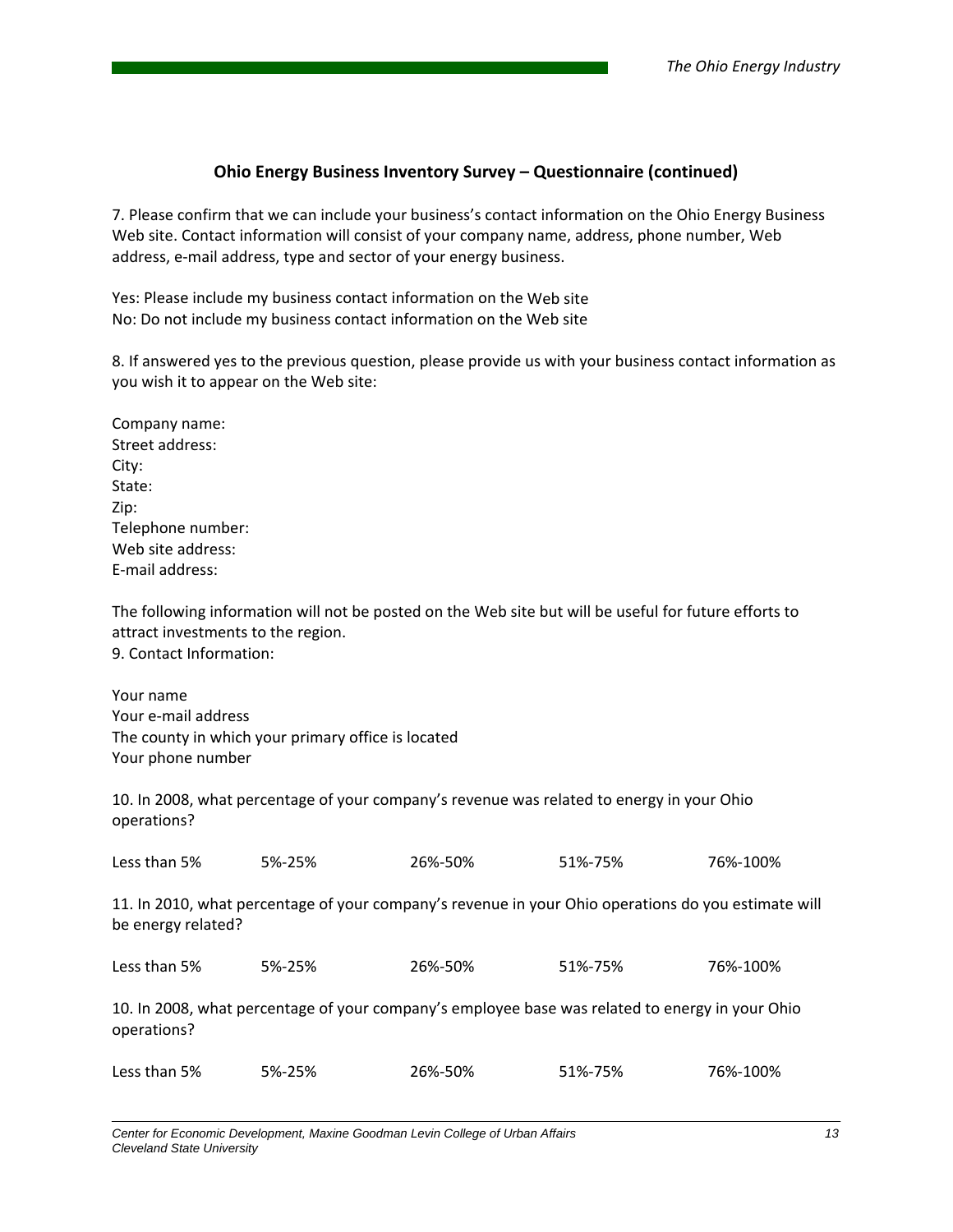### **Ohio Energy Business Inventory Survey – Questionnaire (continued)**

11. In 2010, what percentage of your company's employee base in your Ohio operations do you estimate will be energy related?

Less than 5% 5%‐25% 26%‐50% 51%‐75% 76%‐100%

12. Do you have any other locations in Ohio?

Yes No

13. If yes, please list their address(es):

Our goal is to reach as many energy-related businesses as possible across Ohio. You can help by forwarding the link to this survey to other energy‐related companies.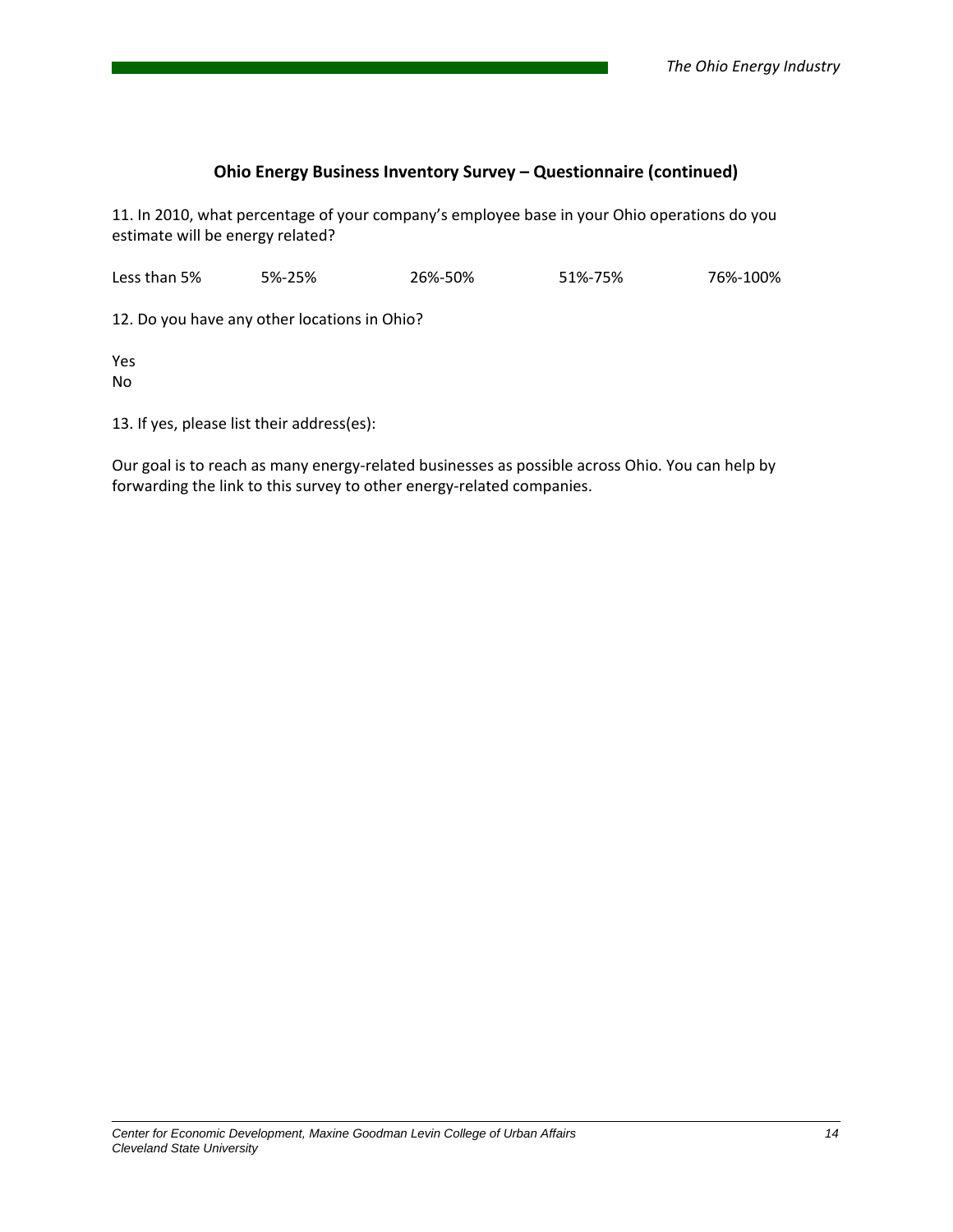**Appendix B: Matrix of Energy Business Survey Responses Sector by Business Type (Ohio) Energy Business Type**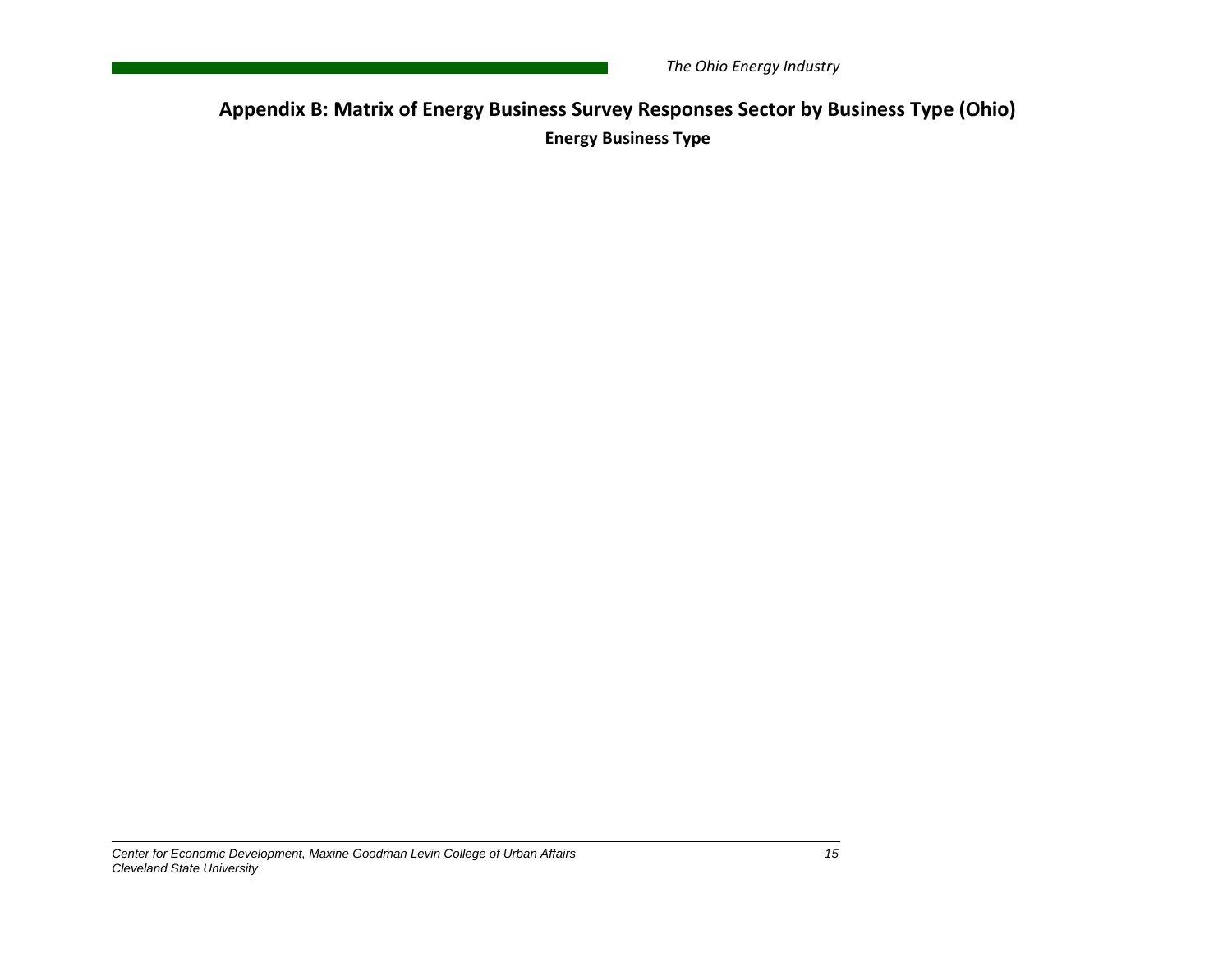### **Energy Business Type**

|                           |                      | <b>Business &amp;</b>             |                  |                        | Energy Provider:<br>Energy | Energy<br>Provider: | Energy               | Engineering/    |                  |                      |                 |                 |                      |                                |                  | Retail Product      |                                                 |                      |                     |
|---------------------------|----------------------|-----------------------------------|------------------|------------------------|----------------------------|---------------------|----------------------|-----------------|------------------|----------------------|-----------------|-----------------|----------------------|--------------------------------|------------------|---------------------|-------------------------------------------------|----------------------|---------------------|
|                           |                      | Legal                             |                  | Energy Audits/         | Transmission &             | Power               | Provider:            | Architectural/  |                  | Investment/          | Maintenance &   |                 | Raw Material/        |                                | Research &       | Sales &             | Training &                                      |                      |                     |
| Ohio                      | Agriculture          | Services                          | Consulting       | Weatherization         | Distribution               | Production          | Wholesale            | Design          | Installation     | Finance              | <b>Repair</b>   | Manufacturing   | Extraction           | Refining                       | Development      | Distribution        | Education                                       | Other                | <b>TOTAL</b>        |
| Advanced                  |                      |                                   |                  |                        |                            |                     |                      |                 |                  |                      |                 |                 |                      |                                |                  |                     |                                                 |                      |                     |
| Automotive                | $\mathbf{0}$         | $\mathbf{1}$                      | $\overline{4}$   | $\mathbf{0}$           | $\mathbf{1}$               | 1                   | $\pmb{0}$            | 4               | $\mathbf{1}$     | 0                    | $\mathbf{1}$    | 6               | $\mathbb 0$          | $\pmb{0}$                      | 8                | $\overline{2}$      | $\overline{2}$                                  | $\mathbf{3}$         | 34                  |
| Advanced Liquid           |                      |                                   |                  |                        |                            |                     |                      |                 |                  |                      |                 |                 |                      |                                |                  |                     |                                                 |                      |                     |
| Fuels                     | $\mathbf{1}$         | $\mathbf{1}$                      | $\overline{2}$   | $\theta$               | -1                         | $\overline{2}$      | 1                    | $\overline{2}$  | $\mathbf{1}$     | -1                   | $\overline{2}$  | $\mathbf{1}$    | $\mathbb O$          | $\pmb{0}$                      | 5                | $\overline{2}$      | $\mathbf 0$                                     | $\mathbf{1}$         | 23                  |
| <b>Advanced Materials</b> | $\overline{2}$       | 4                                 | 10               | $\overline{2}$         | $\pmb{0}$                  | $\overline{3}$      | $\overline{2}$       | $7\overline{ }$ | $\overline{2}$   | $\overline{2}$       | $\overline{4}$  | 13              | $\mathbf{3}$         |                                | 20               |                     | 1                                               | $\mathbf{3}$         | 84                  |
| Biofuels                  | $5\phantom{.0}$      | $\overline{3}$                    | 5                | $\mathbf{1}$           | $\pmb{0}$                  | $\overline{2}$      | $\overline{2}$       | $\overline{3}$  | $\overline{3}$   | $\mathbf{1}$         | $\overline{3}$  | $\overline{4}$  | $\mathbf{1}$         | $\overline{1}$<br>$\mathbf{0}$ | $10$             | $5\,$<br>$\sqrt{2}$ | $\overline{2}$                                  | $\overline{4}$       | $51\,$              |
| <b>Biomass</b>            | 8                    | $\overline{4}$                    | $\overline{9}$   | $\mathbf{1}$           | $\pmb{0}$                  | $\overline{4}$      | $\mathbf{1}$         | 6               | $\boldsymbol{6}$ | 4                    | $\overline{4}$  | 6               | $\overline{5}$       | $\mathbb O$                    | 8                | $\mathsf 3$         | $\overline{3}$                                  | $\overline{3}$       | 75                  |
| Clean Coal                | $\mathbf{0}$         | $\mathbf{1}$                      | $\overline{2}$   | $\pmb{0}$              | $\pmb{0}$                  | $\overline{2}$      | $\mathbf 0$          | $\overline{4}$  | $\overline{2}$   | $\mathbf{0}$         | $\overline{2}$  | $5\phantom{.0}$ | $\mathbb O$          | $\pmb{0}$                      | $\boldsymbol{6}$ | $\overline{3}$      | $\overline{2}$                                  | $\overline{3}$       | 32                  |
| Coal                      | $\mathbf 0$          | 1                                 | $\mathbf{1}$     | $\pmb{0}$              | $\pmb{0}$                  | $\overline{2}$      | $\mathbf 0$          | $\overline{2}$  | $\mathbf{1}$     | $\mathbf 0$          | $\overline{4}$  | 8               | 1                    | $\pmb{0}$                      | $\overline{4}$   | $\mathbf{3}$        | 1                                               | $\mathbf{1}$         | 29                  |
| Combined Heat &           |                      |                                   |                  |                        |                            |                     |                      |                 |                  |                      |                 |                 |                      |                                |                  |                     |                                                 |                      |                     |
| Power                     | 8                    | $\overline{3}$                    | 12               | 5                      | $\overline{1}$             | $\,8\,$             | $\overline{3}$       | 14              | 9                | 7                    | $\overline{9}$  | 10              | $\mathbf{0}$         | $\mathbf 0$                    | 14               | 7                   | $\overline{4}$                                  | $\overline{1}$       | 115                 |
| <b>Distributed</b>        |                      |                                   |                  |                        |                            |                     |                      |                 |                  |                      |                 |                 |                      |                                |                  |                     |                                                 |                      |                     |
| Generation/Smart          |                      |                                   |                  |                        |                            |                     |                      |                 |                  |                      |                 |                 |                      |                                |                  |                     |                                                 |                      |                     |
| Grid                      | $\overline{7}$       | 4                                 | 12               | $\overline{2}$         | $\overline{2}$             | $\overline{7}$      | $\overline{3}$       | 10              | 10               | 6                    | 10              | 10              | $\mathbf 0$          | 0                              | 11               | 4                   | 5                                               | 3                    | 106                 |
| <b>Energy Efficient</b>   |                      |                                   |                  |                        |                            |                     |                      |                 |                  |                      |                 |                 |                      |                                |                  |                     |                                                 |                      |                     |
| Construction/             |                      |                                   |                  |                        |                            |                     |                      |                 |                  |                      |                 |                 |                      |                                |                  |                     |                                                 |                      |                     |
| Renovation                | 13                   | $\boldsymbol{6}$                  | 27               | $\boxed{22}$           | $\overline{3}$             | 5                   | $\overline{2}$       | $\frac{25}{25}$ | $\overline{25}$  | $10$                 | 16              | 13              | 1                    | 1                              | $\,8\,$          | $9\,$               | 16                                              | $\overline{4}$       | 206                 |
| <b>Energy Storage</b>     | $\overline{7}$       | $\overline{4}$                    | $\overline{9}$   | $\mathbf 0$            | $\overline{4}$             | $\overline{3}$      | $\overline{3}$       | 5               | $\boldsymbol{6}$ | $\overline{2}$       | $\overline{4}$  | $\overline{7}$  | $\mathbb O$          | $\mathbf 0$                    | 12               | $\boldsymbol{6}$    | $\overline{2}$                                  | $\overline{3}$       | $\boldsymbol{\eta}$ |
| <b>Fuel Cells</b>         | $\overline{4}$       | $\overline{3}$                    | $\overline{7}$   | $\mathbb O$            | $\sqrt{2}$                 | $\sqrt{2}$          | $\overline{4}$       | $5\phantom{.0}$ | $\overline{2}$   | $\overline{4}$       | $\overline{3}$  | $10\,$          | $\mathbf{1}$         | $\pmb{0}$                      | $10\,$           | $\mathsf 3$         | $\overline{4}$                                  | $\overline{3}$       | $67\,$              |
| Geothermal                | 5                    | $\overline{7}$                    | 16               | 6                      | $\sqrt{4}$                 | $\boldsymbol{6}$    | $\overline{3}$       | 15              | $21\,$           | 8                    | $18\,$          | $\overline{3}$  | $\mathbf{1}$         | $\mathbf 0$                    | $\overline{5}$   | $\boldsymbol{9}$    | 9                                               | $\overline{2}$       | 138                 |
| Hydroelectric             | $\overline{3}$       | $\mathbf 0$                       | $\overline{4}$   | $\mathbf{1}$           | $\mathbf{1}$               | $\overline{3}$      | 1                    | $\overline{4}$  | 6                | $\overline{2}$       | 6               | $\overline{2}$  | $\pmb{0}$            | $\mathbf{0}$                   | $\overline{4}$   | $\overline{3}$      | $\overline{2}$                                  | 1                    | 43                  |
| <b>Natural Gas</b>        | $\overline{3}$       | $5\phantom{a}$                    | $10\,$           | $\overline{4}$         | $\overline{3}$             | 8                   | 5                    | $11$            | 13               | 5                    | 13              | $11\,$          | 1                    | $\overline{1}$                 | $\overline{7}$   | $\overline{4}$      | $\overline{4}$                                  | $\overline{2}$       | 110                 |
| Nuclear                   | $\mathbf{0}$         | $\overline{2}$                    | $\overline{2}$   | $\pmb{0}$              | $\pmb{0}$                  | $\overline{2}$      | $\mathbf{0}$         | $\overline{2}$  | $\mathbf{1}$     | $\mathbf{0}$         | $\overline{3}$  | $\overline{4}$  | $\pmb{0}$            | $\pmb{0}$                      | $\overline{4}$   | $\sqrt{2}$          | $\overline{3}$                                  | $\overline{3}$       | ${\bf 28}$          |
| $0$ il                    | $\mathbf{0}$         | $\mathbf{0}$                      | $\pmb{0}$        | $\pmb{0}$              | $\mathbf{0}$               | $\overline{2}$      | -1                   | $\overline{4}$  | $\overline{2}$   | $\mathbf 0$          | $\overline{2}$  | $\overline{7}$  | $\mathbb O$          | $\mathbf 0$                    | $\overline{4}$   | $\mathbf{1}$        | $\mathbf{0}$                                    | $\overline{3}$       | $26\,$              |
| <b>Pollution Control</b>  | $\overline{1}$       | $\mathbf{1}$                      | $\overline{3}$   | $\mathbb{0}$           | $\mathbf{1}$               | $\mathbf{1}$        | $\mathbf{0}$         | $\overline{4}$  | $\mathbf{1}$     | $\overline{1}$       | $\overline{1}$  | $\overline{4}$  | $\mathbf{0}$         | $\pmb{0}$                      | $6\phantom{.0}$  | $\overline{2}$      | $\overline{2}$                                  | 1                    | 29                  |
| Power Electronics &       |                      |                                   |                  |                        |                            |                     |                      |                 |                  |                      |                 |                 |                      |                                |                  |                     |                                                 |                      |                     |
| Controls                  | $\overline{3}$       | 5                                 | $\mathbf{g}$     | $\overline{3}$         | $\pmb{0}$                  | $\overline{3}$      | $\overline{3}$       |                 |                  | 4                    | 4               | $10\,$          | $\pmb{0}$            | 0                              | 9                | $\overline{3}$      | 4                                               | 4                    | 76                  |
| Solar Photovoltaics       | $17\,$               | $\overline{7}$                    | $\bigg(37\bigg)$ | $\sqrt{6}$             | $\overline{3}$             | $17\,$              | $\overline{4}$       | 28              | $\bigodot$       | $16\,$               | $\overline{24}$ | 14              | $\overline{2}$       | $\overline{2}$                 | $16\,$           | $\overline{23}$     | $\bigg( \begin{array}{c} 20 \end{array} \bigg)$ | $\overline{7}$       | 275                 |
| Solar Thermal             |                      |                                   |                  |                        |                            |                     |                      |                 |                  |                      |                 |                 |                      |                                |                  |                     |                                                 |                      |                     |
| Energy                    | 16                   | $\boldsymbol{6}$                  | 28               | $\overline{7}$         | $\overline{2}$             | 9                   | $\overline{3}$       | 25              | 24               | $\overline{9}$       | 20 <sub>2</sub> | $11$<br>10      | 1                    | $\mathbf{1}$                   | 14               | 14                  | 17                                              | 4                    | 211                 |
| Waste to Energy           | $10\,$               | $5\overline{)}$                   | 16               | $\overline{4}$         | $\pmb{0}$                  | 9                   | 5                    | 14<br>23        | 11<br>28         | $6\,$                | $\mathbf{R}$    | 23              | $\overline{3}$       | $\mathbf{1}$                   | 12               | $\overline{3}$      | $\overline{7}$                                  | $\overline{4}$       | 128                 |
| Wind                      | 15<br>$\overline{9}$ | $\overline{9}$<br>$5\overline{)}$ | 26               | $\overline{3}$         | $\overline{2}$             | $15\,$<br>7         | $\overline{2}$       |                 |                  | 12<br>$\overline{4}$ | $24$            |                 | $\mathbb O$          | $\mathbf 0$                    | 17               | $15\,$              | 14                                              | 5                    | 233                 |
| Other<br><b>TOTAL</b>     | 137                  | 87                                | $16\,$<br>266    | $\boldsymbol{6}$<br>73 | $\sqrt{5}$<br>35           | 123                 | $\overline{3}$<br>51 | 11<br>234       | $14\,$<br>228    | 104                  | $10\,$<br>195   | $20\,$<br>212   | $\overline{2}$<br>22 | $\mathbf{1}$<br>8              | $16\,$<br>230    | $10\,$<br>138       | $12$<br>136                                     | $\overline{2}$<br>70 | 153<br>2349         |

*Center for Economic Development, Maxine Goodman Levin College of Urban Affairs 16 Cleveland State University*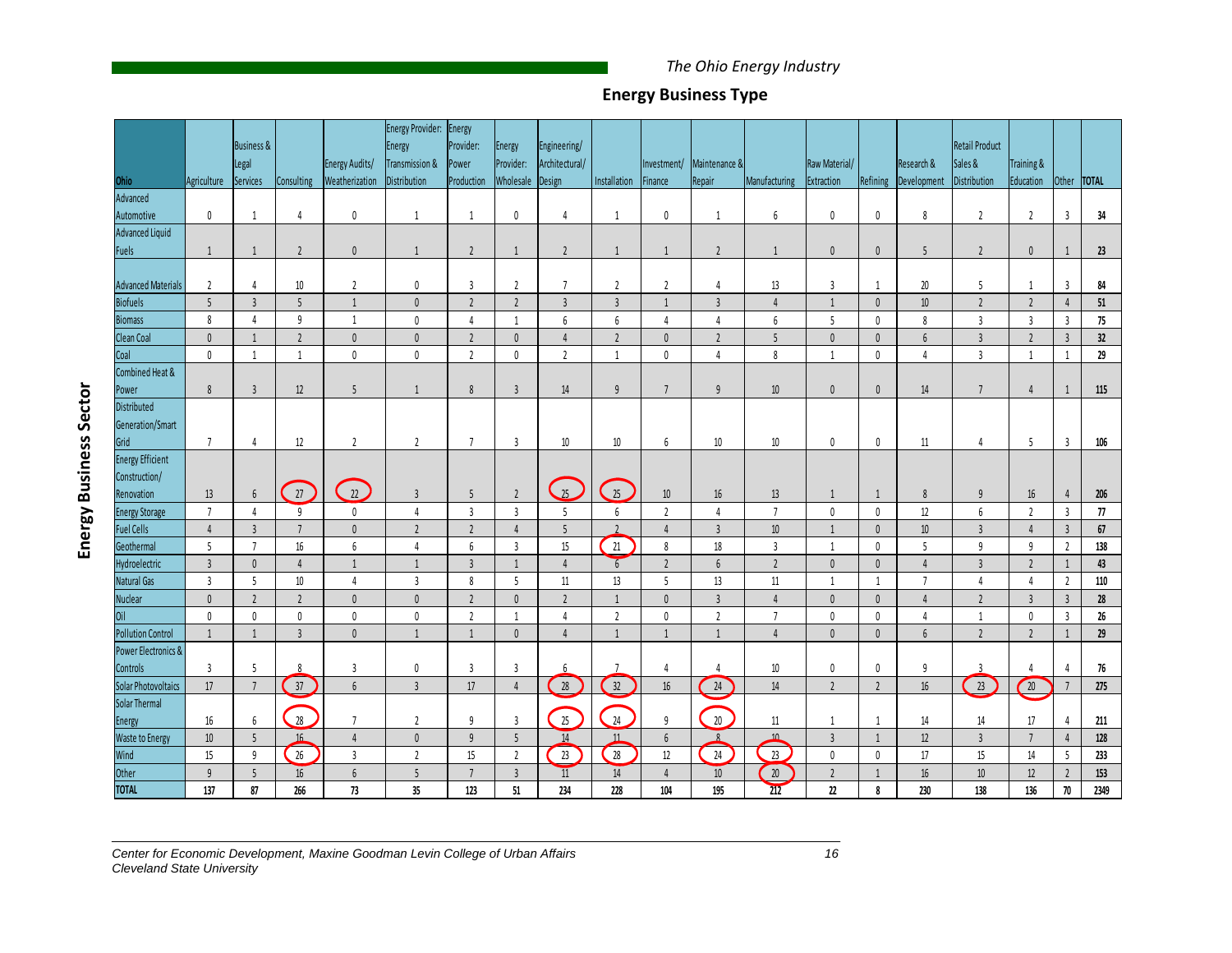## **Appendix C: Matrix of Energy Business Survey Responses Sector by Business Type (Northeast Ohio)**

|                                      |                | <b>Business &amp;</b> |                 |                                  | Energy Provider: Energy<br>Energy | Provider:           | Energy                 | Engineering/             |                |                        |                         |                     |                             |              |                           | <b>Retail Product</b>   |                         |                |           |
|--------------------------------------|----------------|-----------------------|-----------------|----------------------------------|-----------------------------------|---------------------|------------------------|--------------------------|----------------|------------------------|-------------------------|---------------------|-----------------------------|--------------|---------------------------|-------------------------|-------------------------|----------------|-----------|
| <b>Northeast Ohio</b>                | Agriculture    | Legal<br>Services     | Consulting      | Energy Audits/<br>Weatherization | Transmission &<br>Distribution    | Power<br>Production | Provider:<br>Wholesale | Architectural/<br>Design | Installation   | Investment/<br>Finance | Maintenance &<br>Repair | Manufacturing       | Raw Material/<br>Extraction | Refining     | Research &<br>Development | Sales &<br>Distribution | Training &<br>Education | Other  TOTAL   |           |
| Advanced                             |                |                       |                 |                                  |                                   |                     |                        |                          |                |                        |                         |                     |                             |              |                           |                         |                         |                |           |
| Automotive                           | $\mathbf{0}$   | 1                     | $\overline{3}$  | $\mathbf{0}$                     | $\mathbf{1}$                      | 1                   | $\mathbf{0}$           | $\overline{3}$           | $\mathbf 0$    | $\mathbf{0}$           | $\mathbf 0$             | 5                   | $\mathbf 0$                 | $\mathbf{0}$ | 5                         | $\overline{2}$          | -1                      | $\overline{2}$ | 24        |
| Advanced Liquid                      |                |                       |                 |                                  |                                   |                     |                        |                          |                |                        |                         |                     |                             |              |                           |                         |                         |                |           |
| Fuels                                | 1              | $\overline{1}$        | 1               | $\mathbf{0}$                     | $\mathbf{1}$                      | $\overline{2}$      | 1                      | 1                        | $\mathbf{0}$   | 1                      | $\mathbf{0}$            | 1                   | $\pmb{0}$                   | $\mathbf{0}$ | $\overline{4}$            | $\mathbf{1}$            | $\theta$                | $\mathbf 0$    | 15        |
|                                      |                |                       |                 |                                  |                                   |                     |                        |                          |                |                        |                         |                     |                             |              |                           |                         |                         |                |           |
| <b>Advanced Materials</b>            | $\overline{2}$ | 1                     | 6               | $\overline{1}$                   | 0                                 | $\overline{3}$      | $\overline{2}$         | 6                        | $\mathbf 0$    | -1                     | $\mathbf{1}$            | $10\,$              | $\overline{2}$              | $\mathbf 0$  | $11\,$                    | $\mathbf{3}$            | 0                       | $\mathbf{1}$   | 50        |
| Biofuels                             | $\overline{2}$ | $\overline{3}$        | $\mathbf 1$     | $\overline{1}$                   | $\pmb{0}$                         | $\mathbf{1}$        | $\overline{1}$         | $\mathbf{1}$             | $\overline{2}$ | $\overline{1}$         | $\overline{1}$          | $\overline{3}$      | $\mathbf{1}$                | $\mathbf{0}$ | $6\overline{6}$           | $\mathbf{1}$            | $\overline{1}$          | $\overline{1}$ | 27        |
| <b>Biomass</b>                       | $\overline{2}$ | $\overline{4}$        | $\overline{3}$  | $\mathbf{0}$                     | $\mathbf 0$                       | $\overline{2}$      | $\overline{1}$         | $\overline{2}$           | $\overline{3}$ | $\overline{3}$         | $\overline{2}$          | $\overline{3}$      | $\overline{2}$              | $\mathbf 0$  | $\overline{4}$            | $\overline{2}$          | $\overline{2}$          | $\overline{2}$ | 37        |
| Clean Coal                           | $\mathbf{0}$   | $\overline{1}$        | $\mathbf{1}$    | $\mathbf{0}$                     | $\mathbf{0}$                      | $\overline{2}$      | $\mathbf{0}$           | $\overline{3}$           | $\mathbf{1}$   | $\theta$               | $\mathbf{0}$            | $\Delta$            | $\mathbf{0}$                | $\mathbf{0}$ | 5                         | $\overline{2}$          | $\overline{2}$          | $\overline{2}$ | 23        |
| Coal                                 | $\mathbf 0$    | 1                     | $\mathbf 0$     | $\mathbf{0}$                     | $\mathbf 0$                       | $\overline{2}$      | $\mathbf{0}$           | 1                        | $\mathbf 0$    | $\mathbf 0$            | $\overline{2}$          | 5                   | 1                           | $\mathbf{0}$ | 4                         | $\overline{2}$          | -1                      | $\mathbf 0$    | 19        |
| Combined Heat &                      |                |                       |                 |                                  |                                   |                     |                        |                          |                |                        |                         |                     |                             |              |                           |                         |                         |                |           |
| Power                                | $\overline{4}$ | $\overline{2}$        | $6\overline{6}$ | $\overline{3}$                   | 1                                 | 5                   | $\overline{2}$         | $10\,$                   | $\overline{4}$ | $\overline{4}$         | 5                       | 9                   | $\mathbf{0}$                | $\mathbf{0}$ | 10                        | 5                       | $\overline{1}$          | $\mathbf 0$    | 71        |
| Distributed                          |                |                       |                 |                                  |                                   |                     |                        |                          |                |                        |                         |                     |                             |              |                           |                         |                         |                |           |
| Generation/Smart                     |                |                       |                 |                                  |                                   |                     |                        |                          |                |                        |                         |                     |                             |              |                           |                         |                         |                |           |
| Grid                                 | $\overline{2}$ | $\overline{3}$        | 6               | $\overline{2}$                   | $\overline{2}$                    | 4                   | 1                      | $\overline{7}$           | 4              | 4                      | 4                       | 6                   | 0                           | $\pmb{0}$    | 8                         | $\overline{2}$          | $\overline{2}$          | $\overline{2}$ | 59        |
| <b>Energy Efficient</b>              |                |                       |                 |                                  |                                   |                     |                        |                          |                |                        |                         |                     |                             |              |                           |                         |                         |                |           |
| Construction/                        |                |                       |                 |                                  |                                   |                     |                        |                          |                |                        |                         |                     |                             |              |                           |                         |                         |                |           |
| Renovation                           | 5              | $\overline{2}$        | $\boxed{11}$    | $\,$ 8                           | $\overline{2}$                    | $\mathbf{3}$        | $\theta$               | 11                       | 8              | $\overline{3}$         | 7                       | 9                   | $\pmb{0}$                   | 1            | 5                         | $\overline{4}$          | 5                       | $\mathbf{1}$   | 85        |
| <b>Energy Storage</b>                | $\overline{4}$ | $\overline{2}$        | 6               | $\mathbf{0}$                     | $\overline{4}$                    | $\overline{3}$      | $\overline{2}$         | $\overline{3}$           | $\overline{2}$ | $\mathbf{1}$           | $\mathbf 0$             | $\overline{7}$      | $\mathbf 0$                 | $\mathbf{0}$ | 8                         | $\overline{2}$          | $\overline{1}$          | $\overline{2}$ | 47        |
| <b>Fuel Cells</b>                    | $\mathbf{1}$   | $\mathbf{1}$          | $\overline{3}$  | $\pmb{0}$                        | $\overline{2}$                    | $\mathbf{1}$        | $\overline{2}$         | $\overline{2}$           | $\mathbf{0}$   | $\overline{1}$         | $\overline{1}$          | $6\overline{6}$     | $\mathbf{1}$                | $\mathbf{0}$ | $6\overline{6}$           | $\overline{2}$          | $\overline{2}$          | 1              | 32        |
| Geothermal                           | $\mathbb O$    | $\overline{2}$        | 6               | $\overline{2}$                   | $\overline{2}$                    | $\overline{2}$      | $\mathbf 0$            | $6\overline{6}$          | $10\,$         | $\overline{3}$         | $\overline{9}$          | $\overline{2}$      | $\mathbf 0$                 | $\mathbf{0}$ | $\overline{3}$            | $\overline{4}$          | $\overline{3}$          | $\mathbf{1}$   | 55        |
| Hydroelectric                        | $\overline{1}$ | $\mathbb O$           | $\overline{2}$  | $\mathbf{1}$                     | $\pmb{0}$                         | $\overline{2}$      | $\mathbf{0}$           | $\overline{2}$           | $\overline{3}$ | $\overline{1}$         | $\overline{2}$          | $\overline{2}$      | $\mathbf{0}$                | $\mathbf{0}$ | $\overline{3}$            | $\mathbf{1}$            | $\overline{1}$          | $\mathbf 0$    | 21        |
| Natural Gas                          | 1              | $\overline{3}$        | 5               | $\overline{3}$                   | $\mathbf{1}$                      | $6\,$               | $\overline{4}$         | $\overline{7}$           | 8              | $\overline{3}$         | 8                       | 5                   | $\mathbf 0$                 | $\mathbf 0$  | $\overline{4}$            | $\overline{2}$          | $\overline{2}$          | 1              | 63        |
| <b>Nuclear</b>                       | $\mathbf{0}$   | 1                     | $\mathbf{0}$    | $\mathbf{0}$                     | $\pmb{0}$                         | $\overline{2}$      | $\mathbf{0}$           | $\mathbf{1}$             | $\mathbf{1}$   | $\theta$               | $\mathbf{1}$            | $\overline{2}$      | $\mathbf{0}$                | $\mathbf{0}$ | $\overline{2}$            | $\mathbf{0}$            | $\overline{1}$          | $\overline{2}$ | 13        |
| <b>Oil</b>                           | $\mathbf 0$    | $\mathbf 0$           | $\mathbf 0$     | $\mathbf{0}$                     | $\pmb{0}$                         | $\overline{2}$      | $\overline{1}$         | $\overline{2}$           | $\mathbf 0$    | 0                      | $\mathbf{1}$            | 4                   | $\mathbf 0$                 | $\mathbf{0}$ | 4                         | $\mathbf{1}$            | $\theta$                | 1              | 16        |
| <b>Pollution Control</b>             | $\mathbf{1}$   | $\mathbf{1}$          | $\overline{1}$  | $\mathbf{0}$                     | $\mathbf{1}$                      | $\mathbf{1}$        | $\mathbf{0}$           | $\overline{2}$           | $\mathbf{0}$   | $\mathbf{1}$           | $\mathbf{0}$            | $\overline{2}$      | $\mathbf{0}$                | $\mathbf{0}$ | 5                         | $\overline{2}$          | $\overline{2}$          | $\mathbb O$    | 19        |
| Power Electronics &                  |                | $\overline{3}$        | $\overline{3}$  | $\overline{2}$                   |                                   |                     |                        |                          |                |                        |                         |                     | $\mathbf 0$                 |              |                           |                         |                         |                |           |
| Controls                             | 1<br>5         | $\overline{3}$        | 17              | $\overline{2}$                   | $\mathbf 0$<br>$\mathbf{1}$       | 1<br>7              | $\overline{2}$         | $14$                     | $\frac{15}{2}$ | -1<br>$6\,$            | $\overline{12}$         | 4<br>$\overline{9}$ |                             | $\pmb{0}$    | $10\,$                    | 13                      | $\overline{7}$          | $\overline{2}$ | 34<br>124 |
| Solar Photovoltaics<br>Solar Thermal |                |                       |                 |                                  |                                   |                     | $\mathbf{1}$           |                          |                |                        |                         |                     | $\pmb{0}$                   | $\pmb{0}$    |                           |                         |                         | $\overline{2}$ |           |
| Energy                               | 5              | $\mathbf{1}$          | $\overline{11}$ | $\overline{2}$                   | $\mathbf{1}$                      | $\overline{2}$      | $\mathbf 0$            | $11$                     | 8              | $\overline{2}$         | 8                       | 8                   | $\mathbf 0$                 | $\mathbf 0$  | 9                         | $\overline{7}$          | Δ                       | 1              | 80        |
| <b>Waste to Energy</b>               | 1              | $\overline{4}$        | $\overline{5}$  | $\overline{1}$                   | $\pmb{0}$                         | 5                   | $\overline{4}$         | $\overline{7}$           | $\overline{a}$ | $\overline{3}$         | $\Lambda$               | $6 \overline{6}$    | $\mathbf{0}$                | $\pmb{0}$    | $7^{\circ}$               | $\overline{2}$          | $\overline{2}$          | $\overline{2}$ | 58        |
| Wind                                 | 9              | 6                     | 16              | $\overline{2}$                   | $\overline{2}$                    | 10                  | 1                      | 14                       | 17             | 8                      | $16\,$                  | 19                  | $\mathbf 0$                 | $\mathbf{0}$ | 13                        | 13                      | $\overline{7}$          | $\overline{3}$ | 156       |
| Other                                | $\overline{3}$ | $\mathbf{0}$          | $\overline{3}$  | $\mathbf{0}$                     | $\mathbf{1}$                      | $\overline{3}$      | $\overline{1}$         | $\overline{3}$           | $\overline{4}$ | $\mathbf{0}$           | $\overline{3}$          | 8                   | $\mathbf{0}$                | $\mathbf{0}$ | $6\phantom{.}$            | 4                       | $\overline{3}$          | $\mathbf{0}$   | 42        |
| <b>TOTAL</b>                         | 50             | 46                    | 116             | 30                               | 22                                | 72                  | 26                     | 122                      | 99             | 47                     | 89                      | 139                 | $\overline{\phantom{a}}$    | $\mathbf{1}$ | 146                       | 78                      | 51                      | 29             | 1170      |

**Energy Business Type**

*Center for Economic Development, Maxine Goodman Levin College of Urban Affairs 17 Cleveland State University*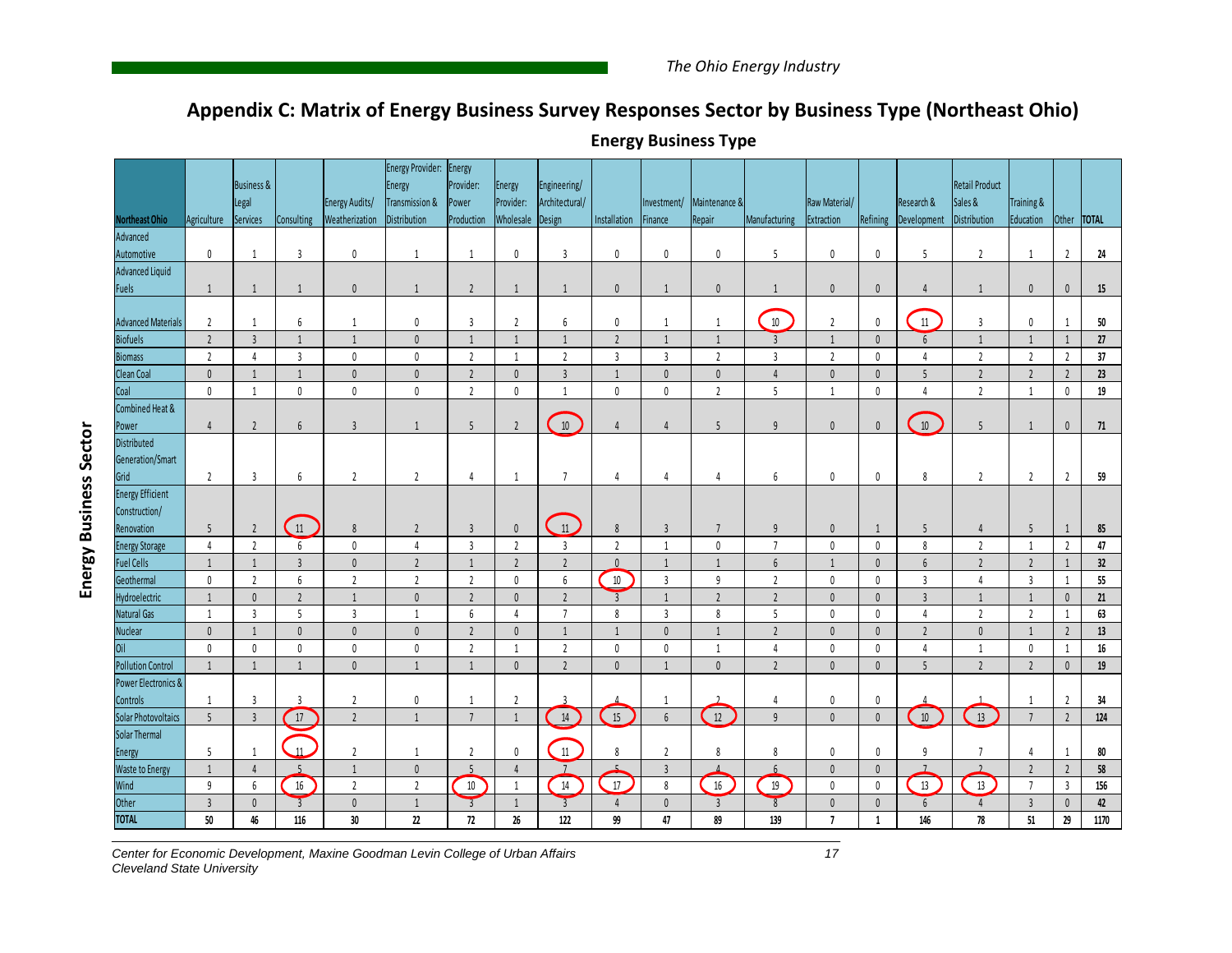**Appendix D: Matrix of Energy Business Survey Responses Sector by Business Type (Remainder of Ohio) Energy Business Type**